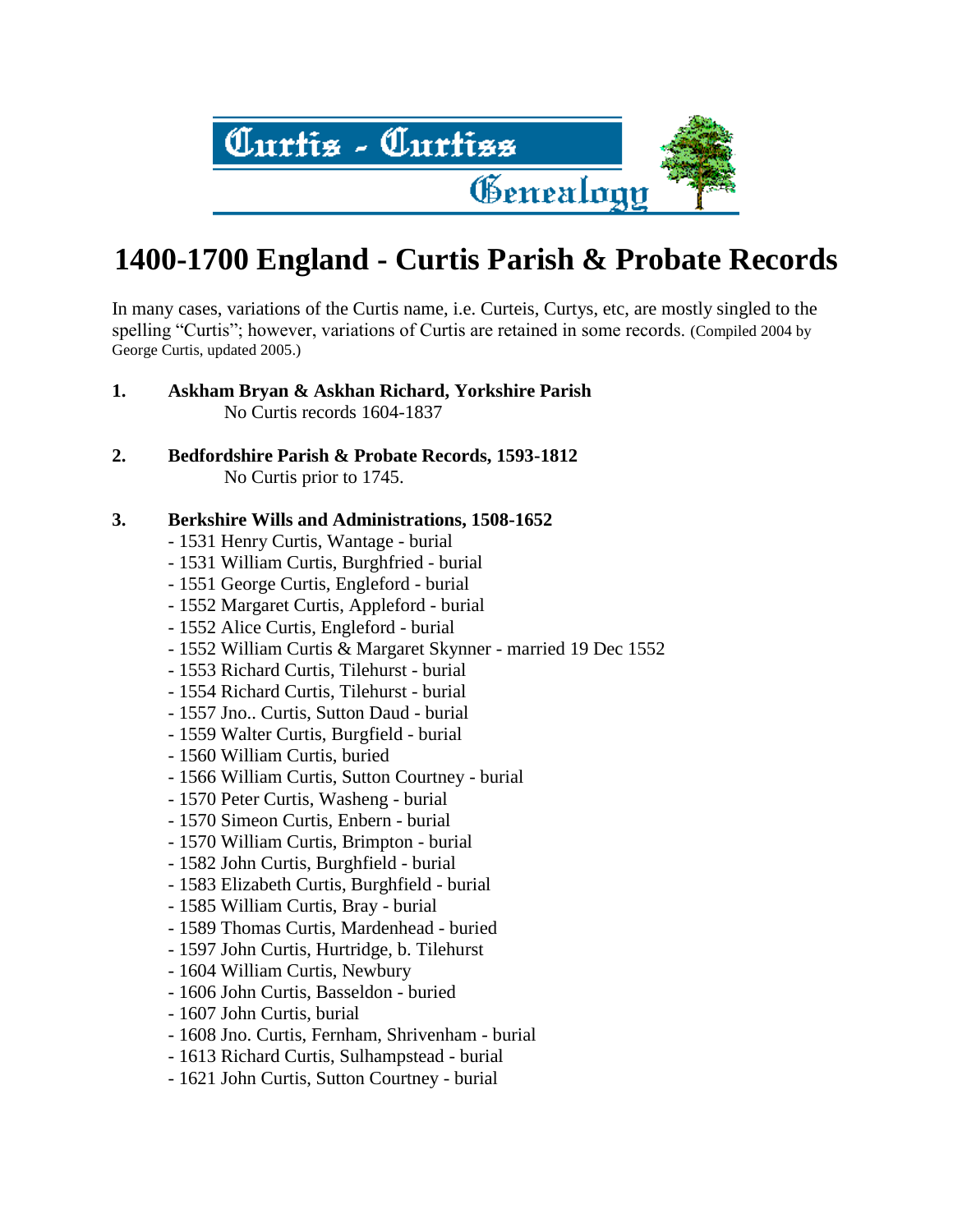

- 1636 Agnes Curtis, Sutton Courtney burial
- 1639 Richard Curtis, Reading burial
- 1640 Richard Curtis, Tilehurst burial
- 1653 Nicholas Curtis & Elizabeth married, 30 May
- **4. Bingley, Yorkshire Parish Register, 1577-1686** No Curtis listed.
- **5**. **Blacktoff, East Yorkshire Parish Records, 1700-1812** No Curtis listed.
- **6**. **Buckingham Parish & Probate Records** No early Curtis listing.
- **7. Cambridgeshire Parish & Probate Records** No early Curtis listing.
- **8. Cherry Barton, Yorkshire Parish Registry, 1561-1740** No early Curtis listing.
- **9**. **Cheshire Parish Register** No early Curtis records prior to 1700.
- **10. Cornwell Parish Register, 1539-1812** - Robert Curtis and Jane Ffrench - married 6 July 1584

# **11. Derbyshire Parish & Probate Chesterfield Parish Records, 1601-1635**

- Robert Courtesse & Troath Standley, married 27 November 1621
- Robert, son of Robert Curtess, bapt. 29 September 1622
- Henris, son of Robert Courtesse, bapt. 5 October 1624
- John, son of Robert Curtise, bapt. 5 October 1627
- Barbara, dau of Robert Curtis, bapt. 8 January 1631
- Richard Curtis & Frances Crashawe married 12 October 1631
- Elizabeth, dau of Robert Curtis of Calow bapt. 11 May 1633
- Elin, dau of Richard Curtis, bapt. 16 July 1633
- Elin, dau of Richard Curtis, buried 4 August 1633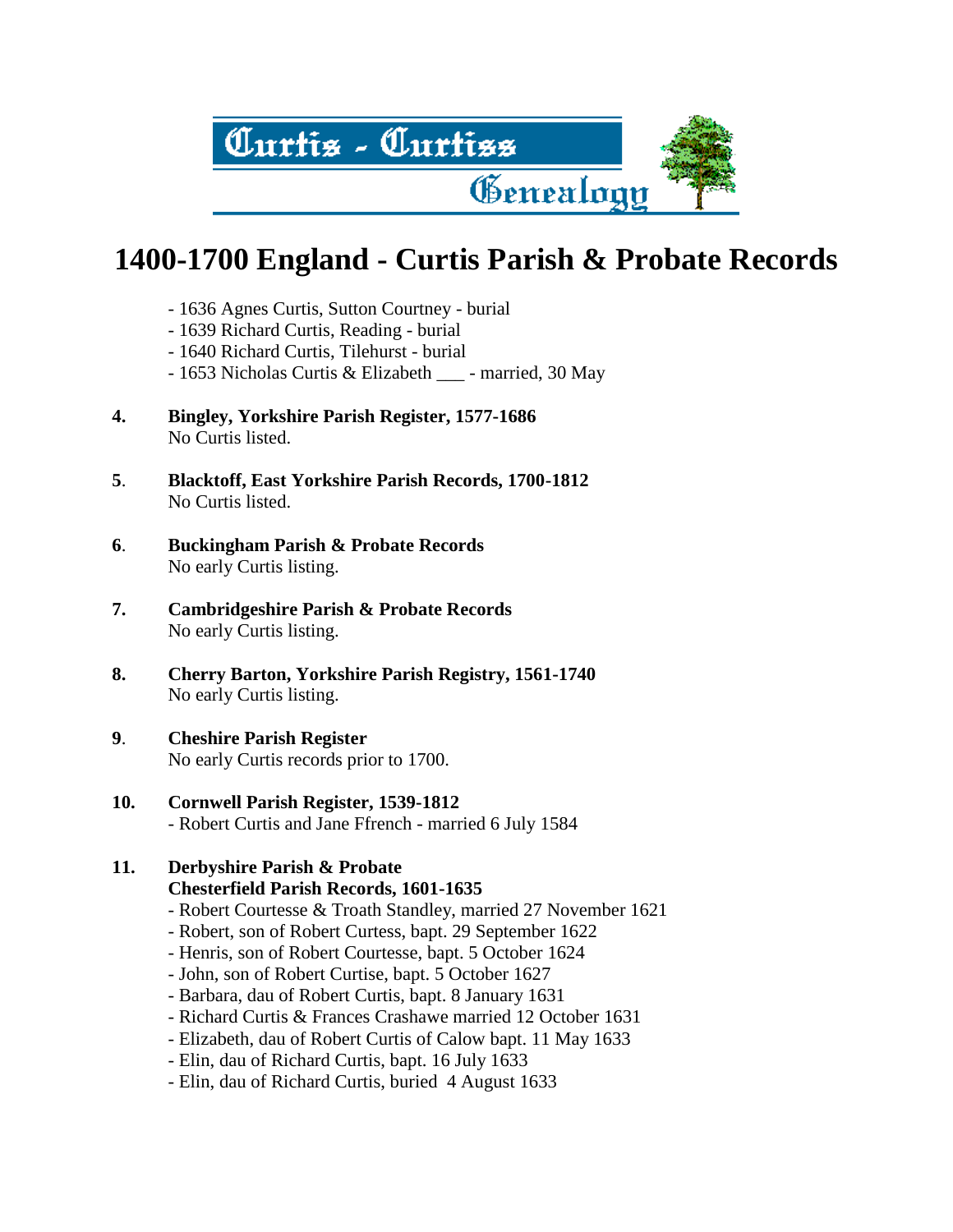

# **Marriages at All Saint's, Derby 1558-1812**

- Francis Cake & Mary Curtiss of Higham, p. Shirland, 14 September 1684.

**12. Croydon, Surrey County Gravestones**  All Curtis in the 1800's.

### **13**. **Devon Parish & Probate, 1538-1812**

- 1546 John Curtis, servant, buried 3 Oct 1546
- 1582 George Curtis & Thomasine Moore married 22 October 1582 at St. Andrews in Plymouth
- 1598 John Curtis and Katherine Elliott married 22 July 1598
- **14. Dorset Parish & Probate, 1563-1812** (319 Curtis total entries)
	- 1598 William Curtis & Rosamund Hutchins married 30 July 1598 at Cattistock.
	- 1603 Robert Curtis, Somerset Parish of Halstock, will.
	- 1607 John Curtis & Edith Crosse married 30 April 1607 in Almer Parish.

# **15. Durham Parish & Probate**

No Curtis listed.

# **16. East Rournton, Yorkshire Parish 1595-1837**

No early Curtis listed; Curtis listings 1696-1722.

# **17. England Parish & Probate, General**

- Sir Thomas Curtis, Mayor of London, 1557
- Thomas Curtis, First Chancellor 1585 Winchester
- Richard Curtis, Bishop of Chichester 1582, Canterbury
- Thomas Curtis, City of Bristol 1589
- Thomas Curtis, Lambeth Surrey 1589

#### **Canterbury Register 1396-1558**

- Edmund Curtis, minister, Shippey 1509-1510
- George Curtis, Folkstone, 1553
- John Curtis, Brookland, 1471
- John Curtis, carpenter, Canterbury, 1490
- John Curtis, tanner, Faversham, 1518
- John Curtis, Brookland, 1524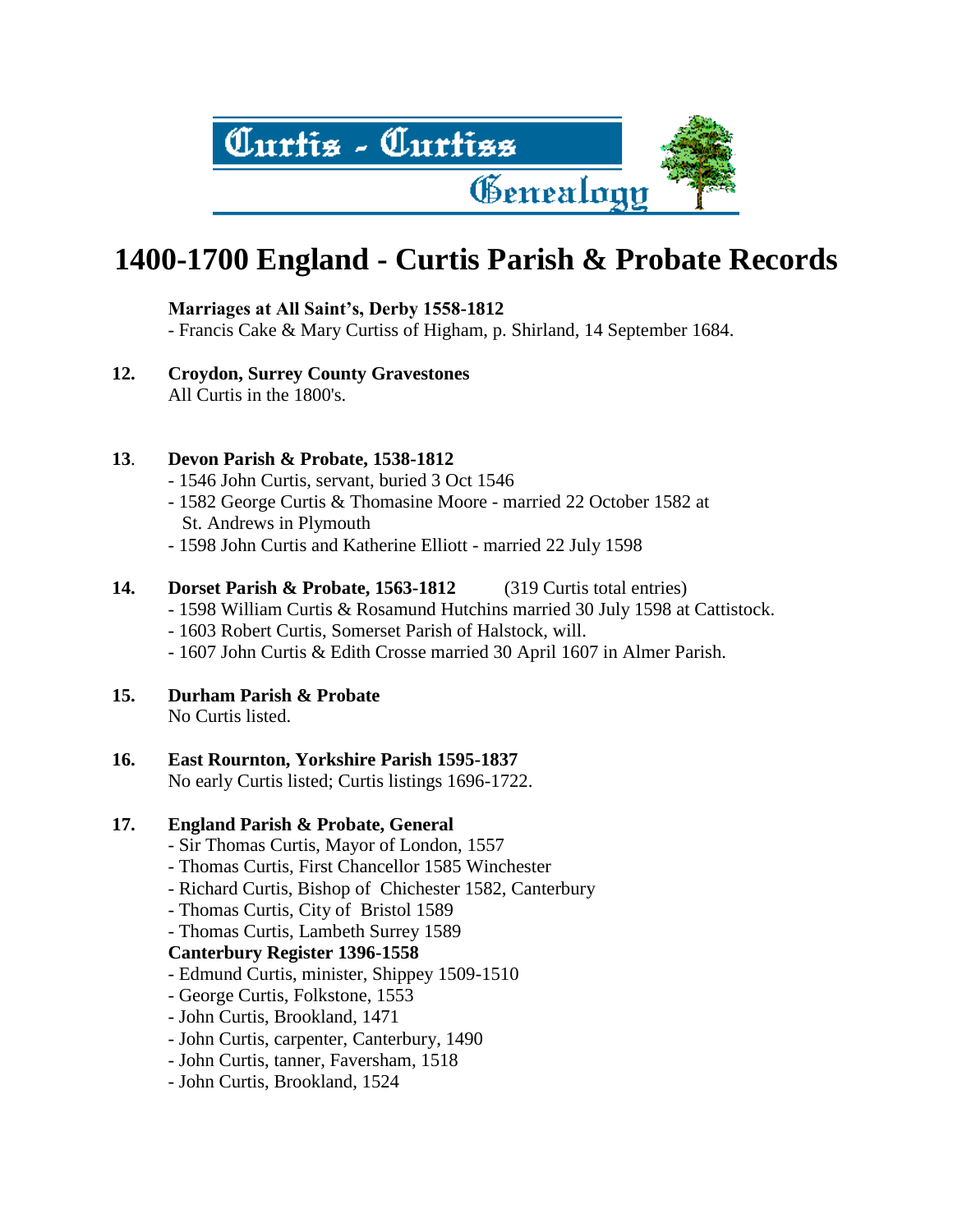

- Nicholas Curtis, Canterbury, 1501
- Robert Curtis, Sandwich, 1504
- Robert Curtis, Canterbury, Snave, 1509
- Simeon Curtis, Kingston next to Barham Down, 1499
- Simeon Curtis, Kingston, 1511
- Steven Curtis, Brookland, 1462
- Thomas Curtis, Canterbury, 1496
- Thomas Curtis, Appledore, 1528
- William Curtis, Petham, 1471
- William Curtis, Reding in the Parish of Ebony, 1522
- William Curtis, Fairfield, 1525
- William Curtis, Ebony, 1527

# **Canterbury Wills - Court, 1605-1619**

- Griffin Curtis, gentleman, Thornbury, 1608
- Henry Curtis, Westminster, 1609
- Jane Curtis, Candlemershe, Dorset, 1613
- John Curtis, Graies Inn, Middlesex, 1612
- John Curtis, yeoman, Stilton, 1618
- John Curtis, yeoman, Halton Super Bane, 1619
- Luke Curtis, Burgess & Chandler of Cambridge, 1610
- Richard Curtis, yeoman, Great Addington, 1605
- Richard Curtis, yeoman, Wolscott, Greenburrowe, 1611
- Thomas Curtis, yeoman, Little Harwood, Bucks, 1609
- Thomas Curtis, the elder, yeoman, Stapleton, Gloucs., 1605
- Thomas Curtis, clerk, Vicars Chorall, Cannon of Sarum, Wilts., 1593

# **Wills Proved in the Prerogative Court of Canterbury 1584-1604**

- 1595, Perry Curtis, alias Thomas, Waltham Abby, Essex, died in Ewell, Surrey. **Kent Lay Subsidy Roll of 1334/1335 - Taxation of the fifteenth, granted to the Lord King in the said county in the 8th Year of His Reign, by the Abbot of St. Augustine, Canterbury and Sir Thomas Bacoun**.

- **Lathe of St. Augustine, Hundred of Tenterdenne (Tenderden)** - John Curteys, 4 shillings, 0 d.
- **Lathe of St. Augustine, Hundred of Bleangate, Men of** *The Liberty* **of the Cinque Ports**
	- William Curtays, 13 shillings, 91/2 d.

# **18. Essex England Parish & Probate - Wills**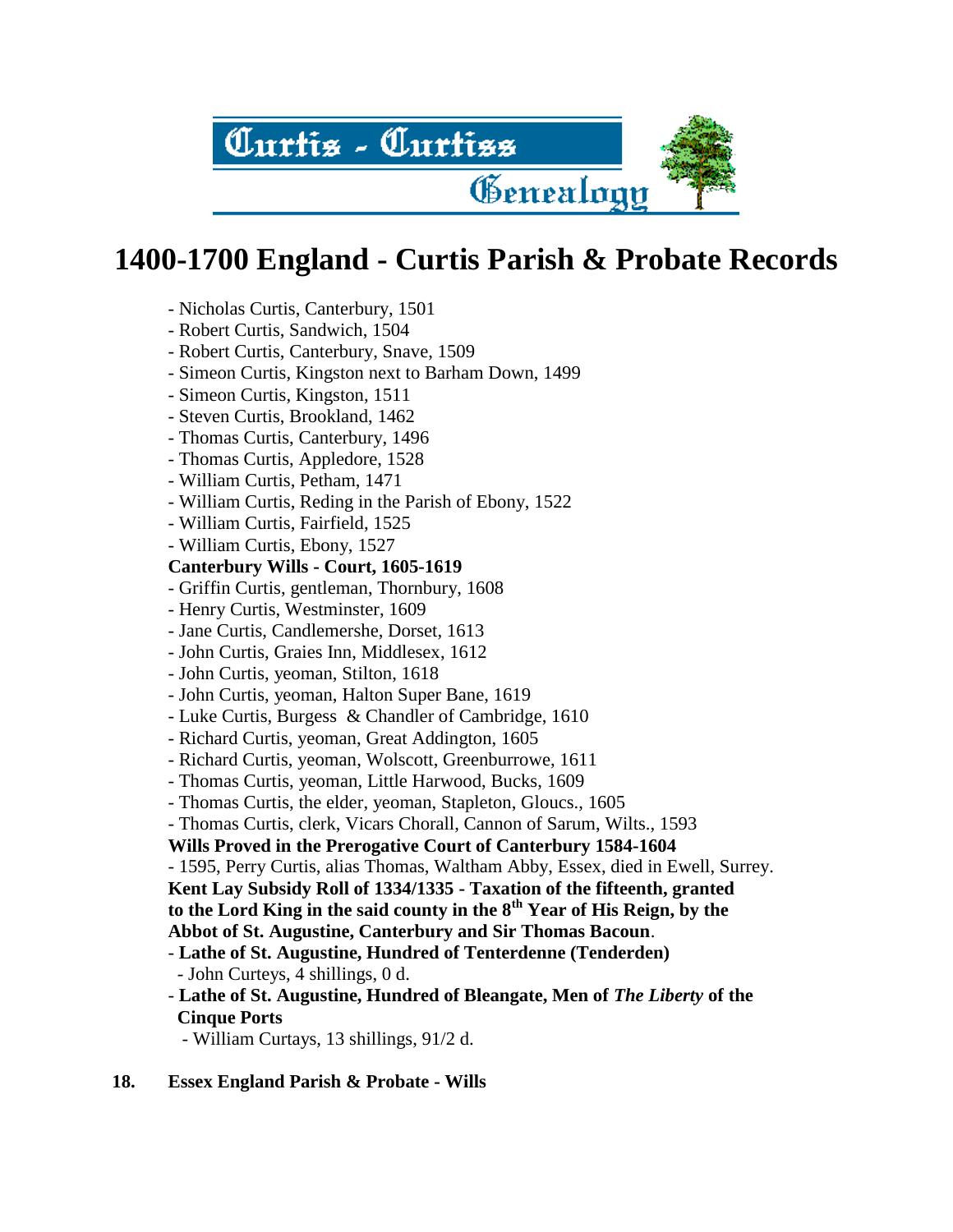

- John Curtis, miller, Bishops Stoltford, Herts., 1573
- Richard Curtis, mariner, Wivenhoe, 1565
- John Curtis, carrier, Colchester, 1604
- William Curtis, Ashdon, 1571
- Robert Curtis, Magdalen Laver, 1539
- Thomas Curtis, laborer, Radwinter, 1593
- John Curtis, yeoman, Ashdon, 1573
- **All Saints Church, Nazeing - Baptisms**
- Thomas Curtis, August 25, 1560
- John Curtis, October 11, 1562
- Nicholas Curtis, January, 1576/7
- John Curtis, September 15, 1577
- Martha Curtis, October, 1587
- Mary Curtis, March, 1589
- Elizabeth Curtis, March 14, 1590/1
- Philip Curtis, September, 1591
- William Curtis, November 12, 1592
- Mary Curtis, January 20, 1593/4
- Thomas Curtis, July 21, 1594
- George Curtis, October, 1596
- Mary Curtis, daughter of Edward Curtis, November 3, 1600
- John Curtis, February 13, 1602/3
- Susannah Curtis, October 6, 1605
- John Curtis, October 1607
- John Curtis, February 26, 1614/5
- William Curtis, June 21, 1618
- Thomas Curtis, March 12, 1619/20
- Mary Curtis, March 11, 1620/1
- Thomas Curtis, January 19, 1622/3
- Elizabeth Curtis, daughter of William Curtis, February 13, 1624/5
- Margaret Curtis, daughter of George Curtis, March 19, 1625/6
- Sarah Curtis, daughter of William Curtis, August 5, 1627
- Mary Curtis, daughter of George Curtis, October 6, 1628
- John Curtis, July 17, 1629
- Edward Curtis, son of George Curtis, April 20, 1631
- Susan Curtis, daughter of George Curtis, May 16, 1631
- Philip Curtis, March 28, 1632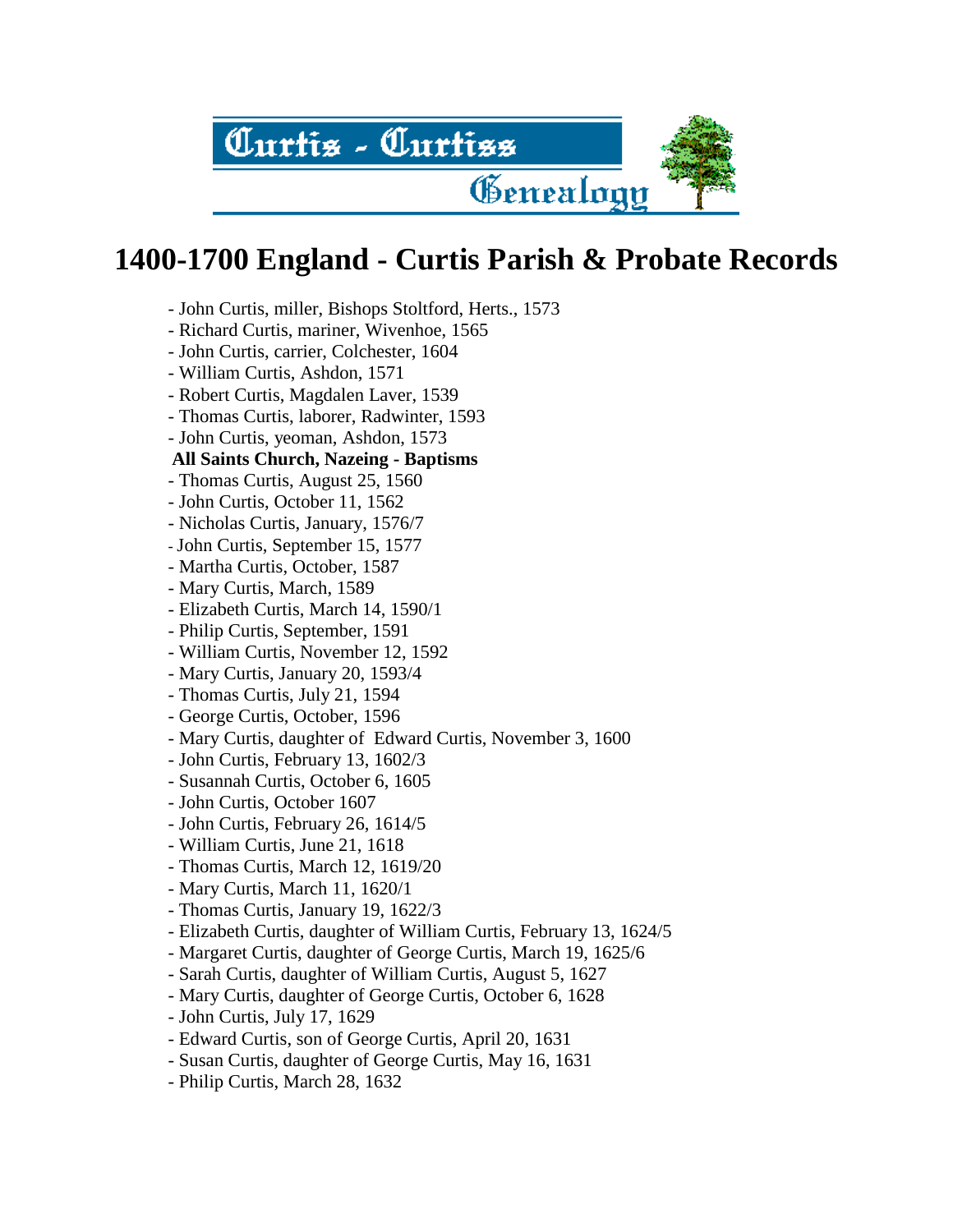

- George Curtis, October 20, 1633
- Thomas Curtis, son to George Curtis, March 25, 1636/7

# **All Saints Church, Nazeing - Marriages**

- William Tomson and Marion Curtis, May 19, 1561
- John Read and Mary Curtis, August 19, 1582
- Thomas Curtis and Mary Camp, August 24, 1585
- Thomas Curtis and Mary Shelley (wid.), July 3, 1596
- John Curtyce and Ann Sansome, June 22, 1608
- John Curtyce and Elizabeth Hutchins, April 19, 1610
- William Curtis and Sarah Eliot, August 6, 1618
- Thomas Ruggles and Marye Curtes, November 1, 1620
- John Beech and Marie Curtis, November 17, 1627
- Gabriel Curtis and Anne Keyes, May 2, 1642

# **All Saints Church, Nazeing - Burials**

- Mother Curtis, November 20, 1561
- William Curtis, *homo*, May 17, 1585
- Mary, wife of Thomas Curtis, November 24, 1594
- Thomas Curtis, *puer*, July 3, 1594
- George Curtis, *senex*, June 27, 1602
- Thomas Curtis, *homo*, January 6, 1605/6
- Wife of George Curtis, August 14, 1606

# **Waltham Abbey (or Holy Cross)** - **Baptisms**

- Robert Corteys, the sonne of William courteys, Aprill 15, 1565
- Jone Courtes, the dowghtie of George Courtes, July 18, 1568
- Madlyng Cortes, the dowghter of George Cortes, October 16, 1575
- Joane, daughter of Thomas Curtice, November 22, 1603
- John Curttes, son of George, March 3, 1638/9
- Robert Curtis, son of George, May 12, 1641
- Thomas Curtis, son of George, June 22, 1645

# **Waltham Abbey (or Holy Cross)** - **Marriages**

- Thomas Curtes and Alles Avnderson, wedow April 22, 1577
- William Newman and Catheryne Curtys, June 10, 1590
- John Curtis and Phillip Brown, June 5, 1614
- Daniell Buckley and Elizabeth Curtisse, November 10, 1616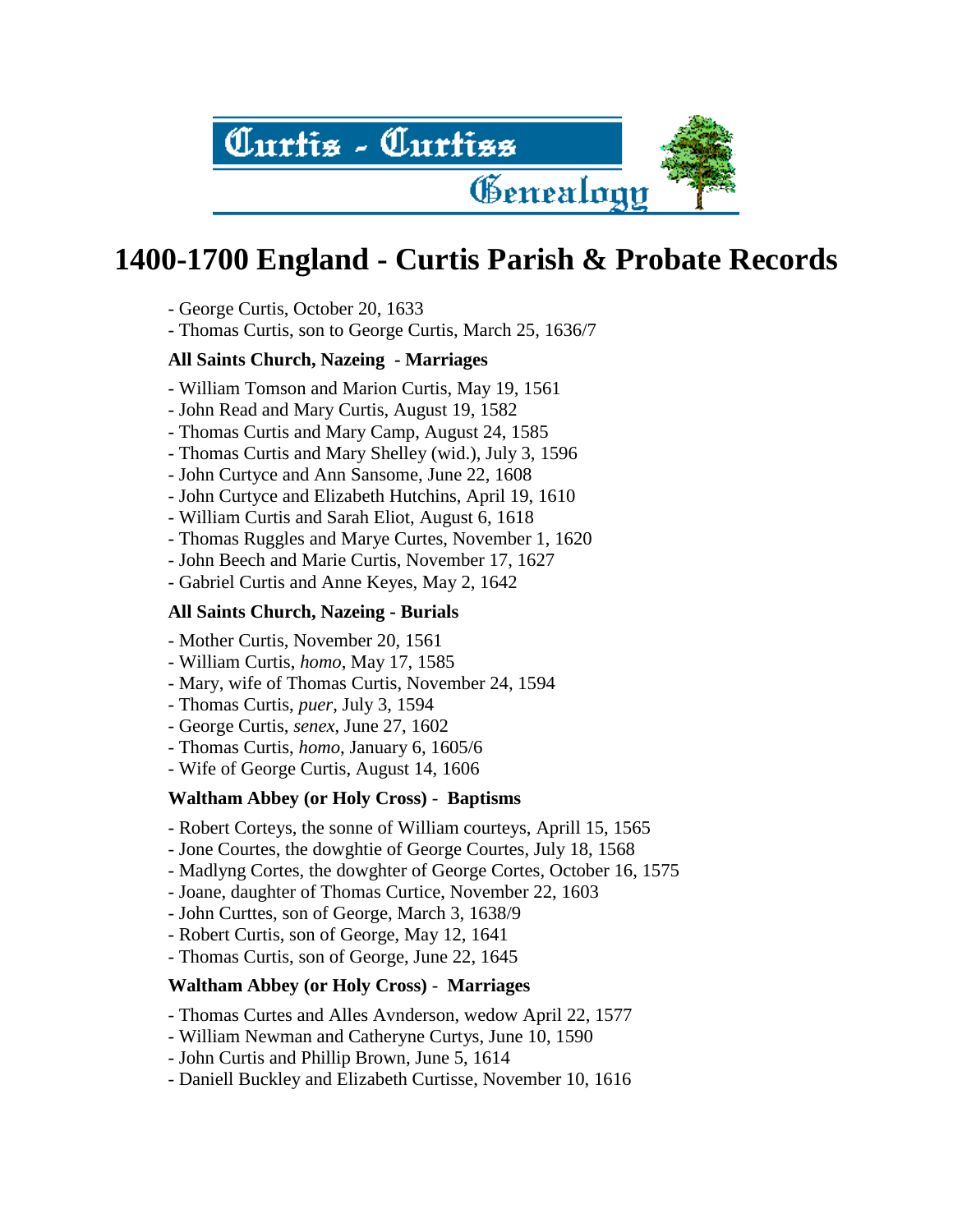

- George Curtis, of Nazing, and Margret Wells, of this parish, July 31, 1623
- John Curtis and Mary Brown, August 19, 1661
- John Curtis and Mary Tailor, December 7, 1662

# **Waltham Abbey (or Holy Cross)** - **Burials**

- George Cortes, the sonne of Wm Cortes, of London, July 21, 1566
- Madlyng Cortes, the dowghter of George Cortes, November 4, 1575
- Mary, wyffe of Edw. Curtiss, Mary 25, 1612
- Curtise, daughter to Edward Curtise, August 16, 1612
- Sara Curteouse, daughter of Edward, January 9, 1615/6
- The wyfe of Ed. Courteouse, June 26, 1616
- Edward Courteouse, carpenter, August 13, 1616
- A nurse child of Goodman Curtess, of Copthall green, March 16, 1616/7
- The widow Curtis, an old woman, September 11, 1625
- Thomas Curtis, son of George, September 22, 1638
- Mary Curttiss, a widow, January 21, 1638/9
- Mary Handford, a nurse child of George Curttises, January 2, 1639/40
- A child of George Curtis, March 20, 1642/3
- George Curtisse, Sen, was buried January 28, 1645/6
- Nathaniel, son of Christopher Curtis, October 10, 1661
- Mary, wife of John Curtis, January 29, 1661/2
- Joseph, son of John and Margret Curtis, February 21, 1663/4

# **Essex - Cheshunt** - **Baptisms**

- Thomas and Anthony, twins of Henry Curtis, February 14, 1562/3

- **19. Gisburne, Yorkshire Parish Register, 1558-1745** No Curtis listed.
- **20. Glouchestershire Parish & Probate** - Thomas Curtis, Newent Glover, 1615 - John Curtis, Hatherup, 1557
- **21. Lee, Kent County, St. Margaret's Church Register, 1538-1593** No Curtis listed.
- **22. Halifax, Yorkshire Baptisms, 1538-1593**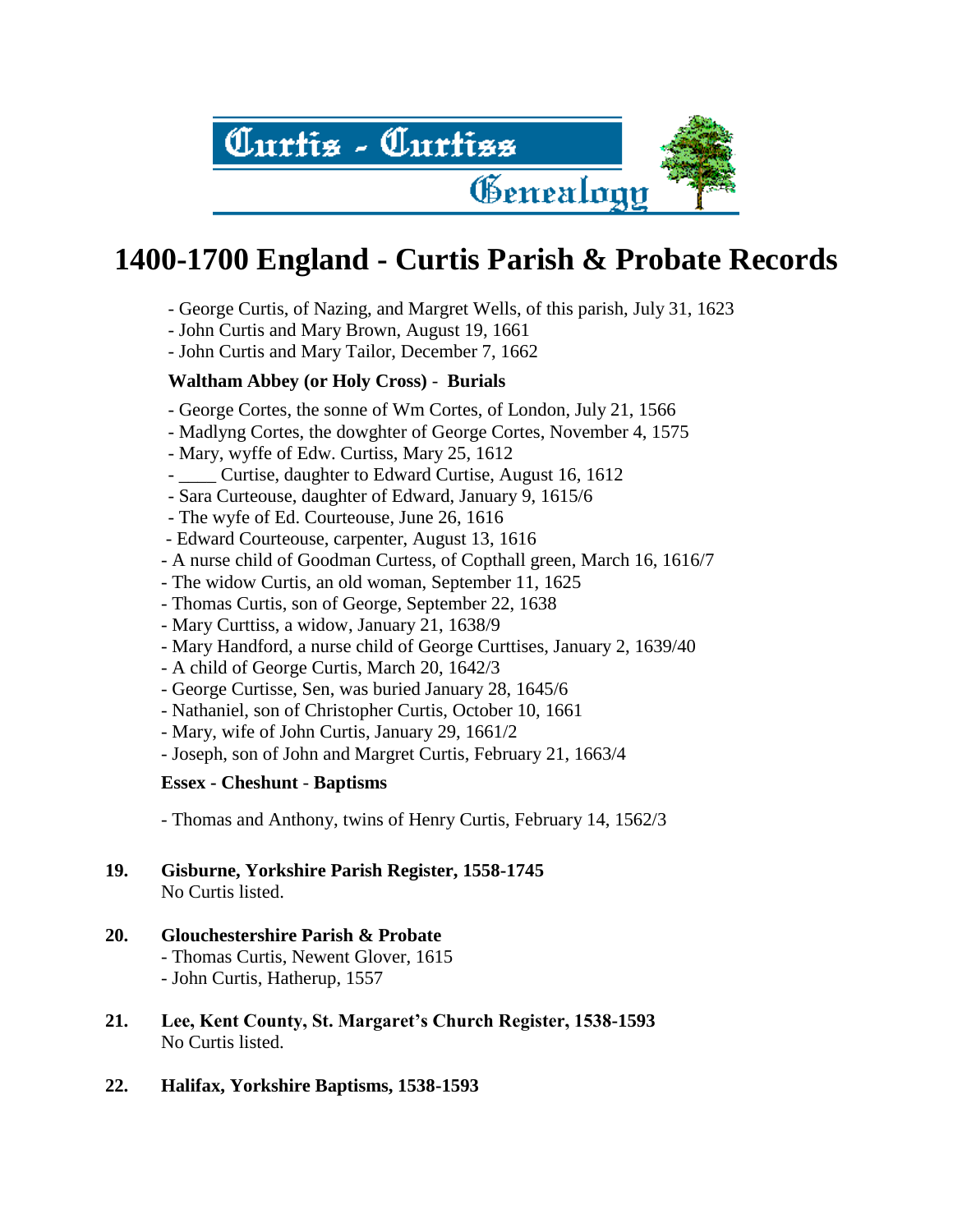No Curtis listed.

23. **Hampshire Parish & Probate** (213 Curtis entries)

- Richard, son of Robert Curtis baptized 9 Dec 1586, St. Swithun-Upon-Kingsgate, Winchester.

- Jane, daughter of Robert Curtis baptized 4 November 1591, St. Swithun-Upon-Kingsgate, Winchester.

**24. Hemptonshire, Yorkshire Parish Registry 1593-1660** No Curtis listed.

#### **25. Herefordshire Parish & Probate 1593-1660 (Essex Record Office Chelmsford)**

- Henry Curtis, yeoman, Cheshunt, 1577, will
- Robert Curtis, St. Giles, Colchester, 1508, will
- Christopher Curtis, Dagenham, 1607, will
- Anthony Curtis, Grays Thurrock, 1605, will
- John Curtis, yeoman, Ashdon, 1573, will
- Richard Curtis, mariner, Wivenhoe, 1565, will
- William Curtis, labourer, Debden, 1593
- William Curtis, Roydon, 1590
- Richard Curtis, Stanford Rivers, 1587
- John Curtis, miller, Bishops Stortford, 1573
- Robert Curtis, Magdalen Laver, 1539
- John Curtis, carrier, Colchester, 1604
- Christopher Curtis, currier, Braintree, 1575
- Thomas Curtis, labourer, Radwinter, 1575
- Stephen Curtis, Barnston, 1589
- William Curtis, Gt. Bardsfield, 1609
- John Curtis, Braintree, 1594
- William Curtis, Gt. Bardsfield, 1601
- Francis Curtis, yeoman, Copford 1586
- William Curtis, Ashdon, 1571
- **26. Howden, Yorkshire Parish Register 1543-1659** No Curtis listed.

#### **27. Huntingdonshire Parish & Probate - Wills, Archdeaconry of Huntingdon** (Now kept in Peterborough)

- William Curtis, Ranby, 1604
- Thomas Curtis, Scopwich, 1614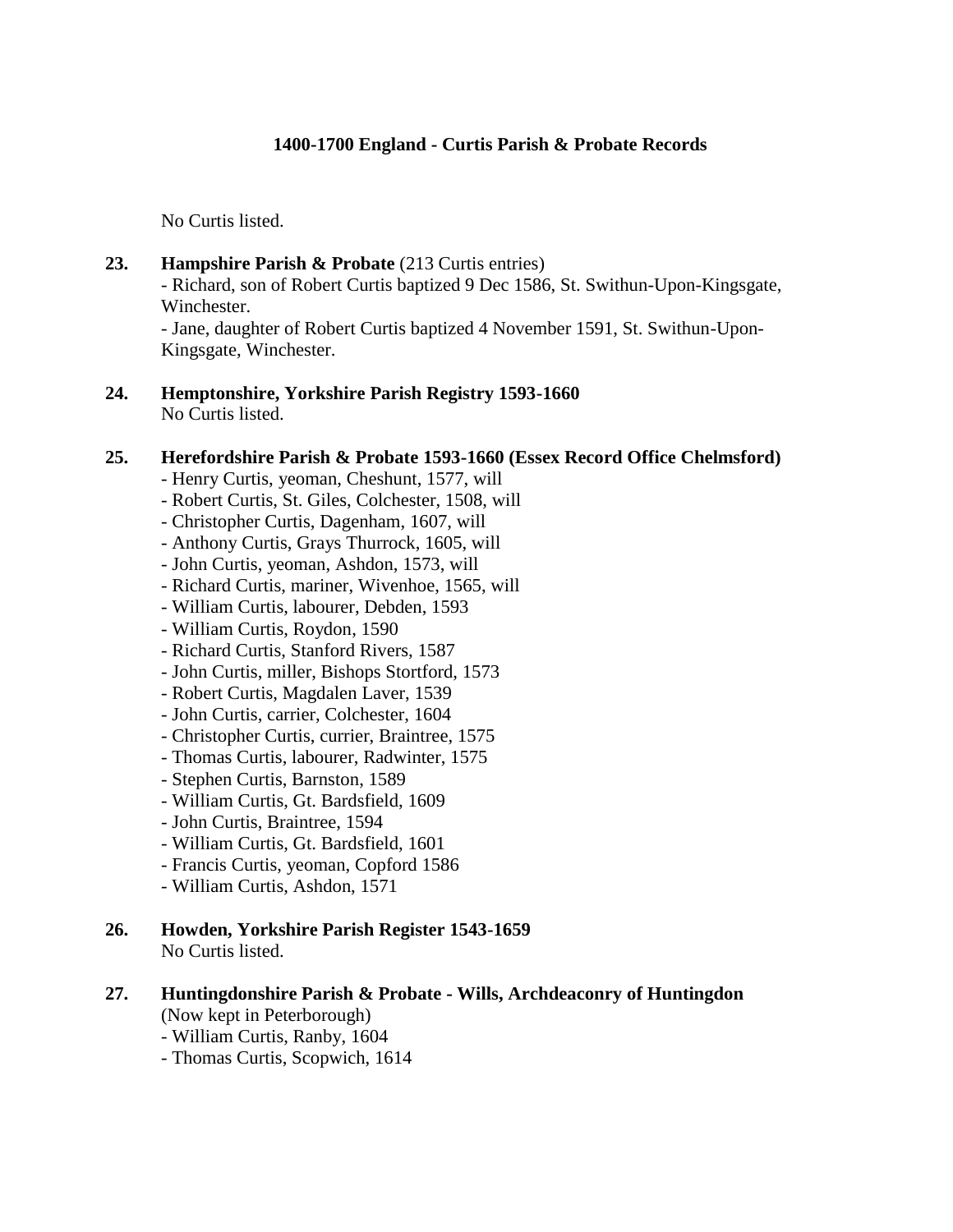- Agnes Curtis, Folksworth, 1562
- Joseph Curtis, N. Thoresby, 1604
- Anthony Curtis, Lissington, 1606
- Thomas Curtis (Cortoyse), Digby, 1617
- John Curtis, Munden, 1538
- Richard Curtis, husbandman, Stilton, 1573
- John Curtis, Pidley, 1615
- Nicholas Curtis, Stickney, 1614
- Anne Curtis, Glatton, 1596
- William Curtis, Stilton, 1575
- Thomas Curtis, Kirton, 1611

### **28. Kent Parish & Probate Records**

**St. Dunstan Christenings, Marriages & Burials 1559-1800 (Marriages in Sainct Dunstanes synce the beginnings of the Raigne of our most gracious and saveraigne Lady Queen Elizabeth)**

- John Curtis and Agnes Stridwicke, 29 January 1563
- John Curteis & Suzanna Smarte, 15 January 1592
- Margaret Curtesse, anceilla, a servant, 10 July 1593 (burial)

**(Synce the Feast day of St. Mychel the archangell in An'o Dni 1599 this Booke Duelie kept by me John Cole then entring Vicar & Incumbent to St. Dunstanes)**

- Joannes Curtis, 21 April 1609 (burial)

- John Mersh & Anna Curteis, 12 April 1632.

**Canterbury Marriage License Allegations, Dean of Westminster 1558-1699 and Vicar-General of the Archbishop of Canterbury 1660-1679 (Marriage Licenses issued by the Dean & Chapter of Westminster 1624)**

- Derricke Curtis of City of Bristol, widower, & Anne Yeiles, widow at St. Margaret's, Westminster, 13 December 1624

**(Marriage Licenses issued by the Dean & Chapter of Westminster 1239-1640)** - John Curtys, of City of Westminster, Gent., & Frances Bartilmewe, of same, Spinster, jurisdiction of D.&C., 19 January 1579-80.

- John Curtis & Eleanor White of City of Westminster, spinster, 10 January 1639-40.

**(Marriage Licenses issued by the Dean & Chapter of Westminster 1660-1679)** - Anthony Varvell & Ursula Curtis, 14 October 1662

#### **(Marriage Allegations in the Registry of the Vicar General of the Archbishop of Canterbury 1665)**

- Thomas Morphett, of Tenderten, Kent, Gent., Bachr, abt 22, & Anne Curtis, of same, widow, abt 28; at St Matthew, Friday St, London, 8 June 1665.

**(Marriage Allegations in the Registry of the Vicar General of the Archbishop of Canterbury 1666)**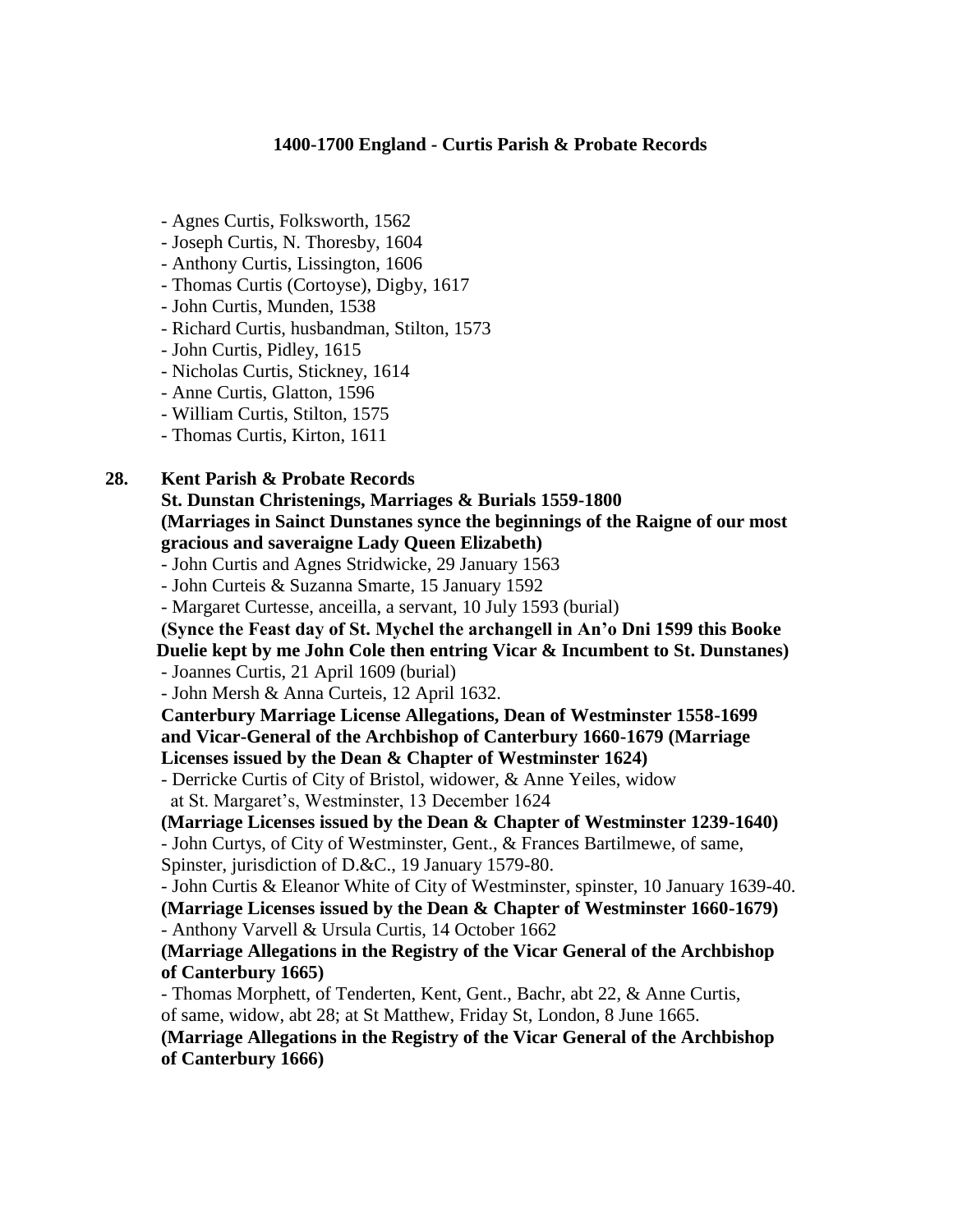- Theophilus Curtis, of St Olave, Hart Street, Gent., Bachr, abt 31, & Mrs. Mary Partridge, of St. Giles, Cripplegate, Spr, abt 19, consent of her father Nathaniel Partridge, of same, Brewer; at St. Mary, Savoy, or St. James, Clerkenwell.

# **Canterbury Diocese Marriage License (Kent), Series 1, 1568-1678**

- George Curtis of Maidstone, g, and Bridgett Knatchbull, s p., v. at same, George Heyman, s p., g., bonds, April 12, 1616
- John Curteys of Eastchurch and Bennett Baker, s p., w., at same. At St. Margarets, Canterbury, July 8, 1578.
- John Curtis of Elham, g., and Mary Idden, s p., v at Acrise. Robert Curtis, s p, mercer, bonds, April 23, 1602.
- John Curteis of Tenterden, g., and Elizabeth Burges, s p., v, at Tentenden June 7, 1608.
- Peter Curtis of Tenterden, yeoman, and Susanna Smith of New Romney, w., at New Romney Sept 1, 1600.
- Robert Curtis of Folkstone, husbandman, and Alice Collard of Alkham, v., at Alkham, Sept 22, 1613.
- Robert Curtis of Hythe, husbandman, and Mary Smithson of Newington, n. Hythe, v., at Newington. Thomas Chester, clerk, curate of Hythe, bonds, Aug 15, 1616.
- Thomas Curtis of Ebony in the Isle of Oxney and Margery Pledger of New Romney, w., at St. Mary Bredman's at Canterbury, Jan 26, 1578.
- Thomas Curteyes of Ash and Bennett Lott, s p., v, at Ewell Dec 22, 1612.

#### **Canterbury Diocese Marriage License (Kent), 1568-1678**

- Henry Curtis of St. Mary's, Dover, seaman, widower, and Mary Sergeant, s p., v, about 18, daughter of William Sergeant, s p, who consents as is testified by John Barley, s p, baker, at same or at Charlton, July 22, 1642.
- John Curtis of Hyhte, seaman, ba 20 and upwards, whose father Robert Curtis consents, and Sylvester Adams, s p, dec., at St. Margaret's Canterbury. Ferdinand Bassocke of Hythe, haberdasher and John Browne of Canterbury, yeoman., bonds, May 7, 1641.
- John Curtis of St. Mary Magdalene, Canterbury, butcher, ba about 29 and Joan Ashley, s p, w, of John Ashley, late sp, deceased, at Thanington. Thomas Carey of Canterbury, cordwainer, bonds, Jan 11, 1642.
- Matthew Curtis of Faversham, maltser, widr, and Ann Humphrey of Wye, v, about 40 at her own govt; at Wye. Robert Wacher and Thomas Cage, both of Hackington, husbandman, bonds, March 17, 1635.
- Peter Curtis of Deal, mariner, ba about 28, and Priscilla Hull, s p, maiden about 19, daughter of Robert Hullm s p, who consents, at Deal. John Hull, s p, grocer, bonds, Dec 15, 1619.
- Robert Curtis of Hythe, fisherman, widower, about 40 and Ann Brett, s p, maiden about 33, daughter of Richard Brett, husbandman, deceased about 12 years since and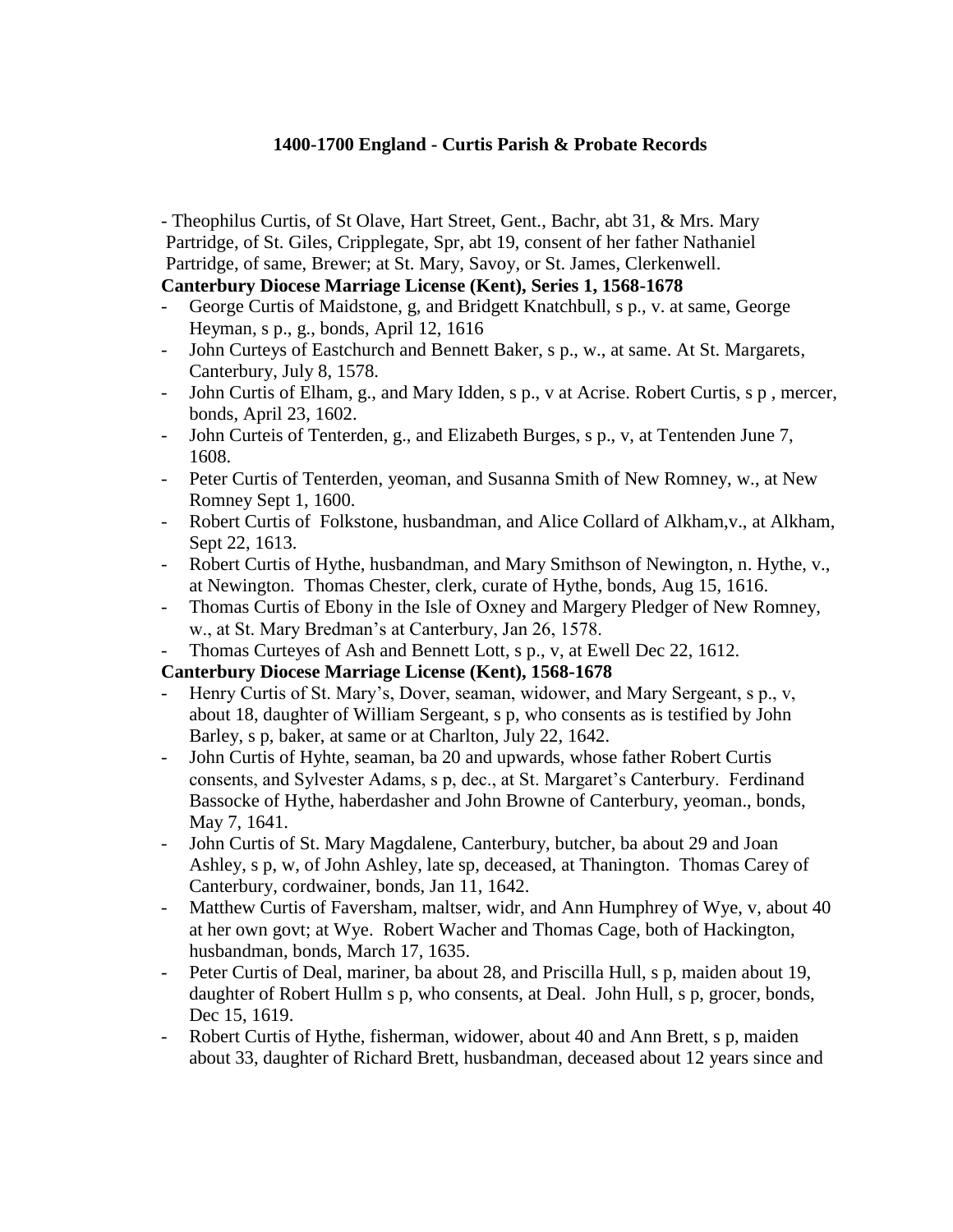now at her own govt. At St. Andrew's, Canterbury, August 19, 1622.

- Robert Curtis of Tenterden, gentleman, and Ann Kemp of Dover, v, about 25, daughter of Edward Kempe of St. James in Dover, gentleman, who consents. At St. James or St. Mary's in Dover. Allegation made and signed by John Witherden of Tenterden, gentleman, the said Mr. Curtis being prevented from coming in person by "some business of importance." Feb 11, 1638.
- Robert Curtis of Hythe, fisherman, widower, and Margaret Harper, s p, widow of Abraham Harper, late of Ivychurch, deceased. At St. Margaret's, Canterbury. Jacobus Gibson of Elmstead, yeoman, bonds. August 5, 1639.
- Robert Curtis of Hythe, fisherman, widower, and Susan Whineats of Sandwich, widow of Richard Wineats, late s p, deceased. At S. M. Northgate, Canterbury. Jacobus Gibson of Elmstead, yeoman, bonds. June 5, 1643.
- William Curtis of Tenterden (son of Sarah Curtis, s p, widow) ba about 28 at his own govt, with the consent of his mother and Elizabeth Lancashere of Chilham, about 18, daughter of Elizabeth Seller, s p, who also consents, as testified by Mr. Henry Seller, Clerk, curate of Chilham. At Chilham. Stephen Thomas of Crundale, clerk, bonds, Jan 23, 1637.

# **(Marriage Allegations in the Registry of the Vicar General of the Archbishop of Canterbury 1671, 1677)**

- William Curtis of Great Durnford, Wilts., Gentleman, bacholar about 26 & Susan Davies, of Lower Woodford, sd co., Spr, about 24, consent of her mother Susan Davies, Widow; at Great Durnford afsd., 8 August 1671.

- John Curteis, of Tedmarsh, Berk, Esq., Bachr, abt 26, & Mrs Elizabeth Lowe,

of Weston, abt 24; consent of her mother Mrs Mary Lowe, of same, widow, at St Clement Danes, Midx.

- John Shorte, of St. Edmund the King, London, Gent., Bachr, abt 28, & Mrs. Elizabeth Curtis, of Tenterden, Kent, Spr, abt 23; her mother's consent, at Hawkhurst or Tenterden, co Kent, 11 June 1677.

# **(Marriage Allegations in the Registry of the Vicar General of the Archbishop of Canterbury 1672)**

- Samuel Curtis, of Tenterden, Kent, Bachr., abt 25 & Mrs. Martha Wightwick, of same, Spr, abt 18; consent of her Uncle Hunphrey Wightwick, of Ashford, sd co, her guardian, her parents dead; at Kennard, Hallden, or Woodchurch, sd co., 28 November 1672.

#### **(Marriage Allegations in the Registry of the Vicar General of the Archbishop of Canterbury 1678)**

- Francis Curteis, of Maidstone, Kent, Gent, Widr, abt 33 & Martha Beale, of same, Spr, with her mother's consent, her father dead; at All Hallows the Great, St Nicholas Cole Abbey, or St Mary Woolney, 20 May 1678.

**Canterbury Licenses (Teaching & Medical) 1568-1646 - 1598 & 1637**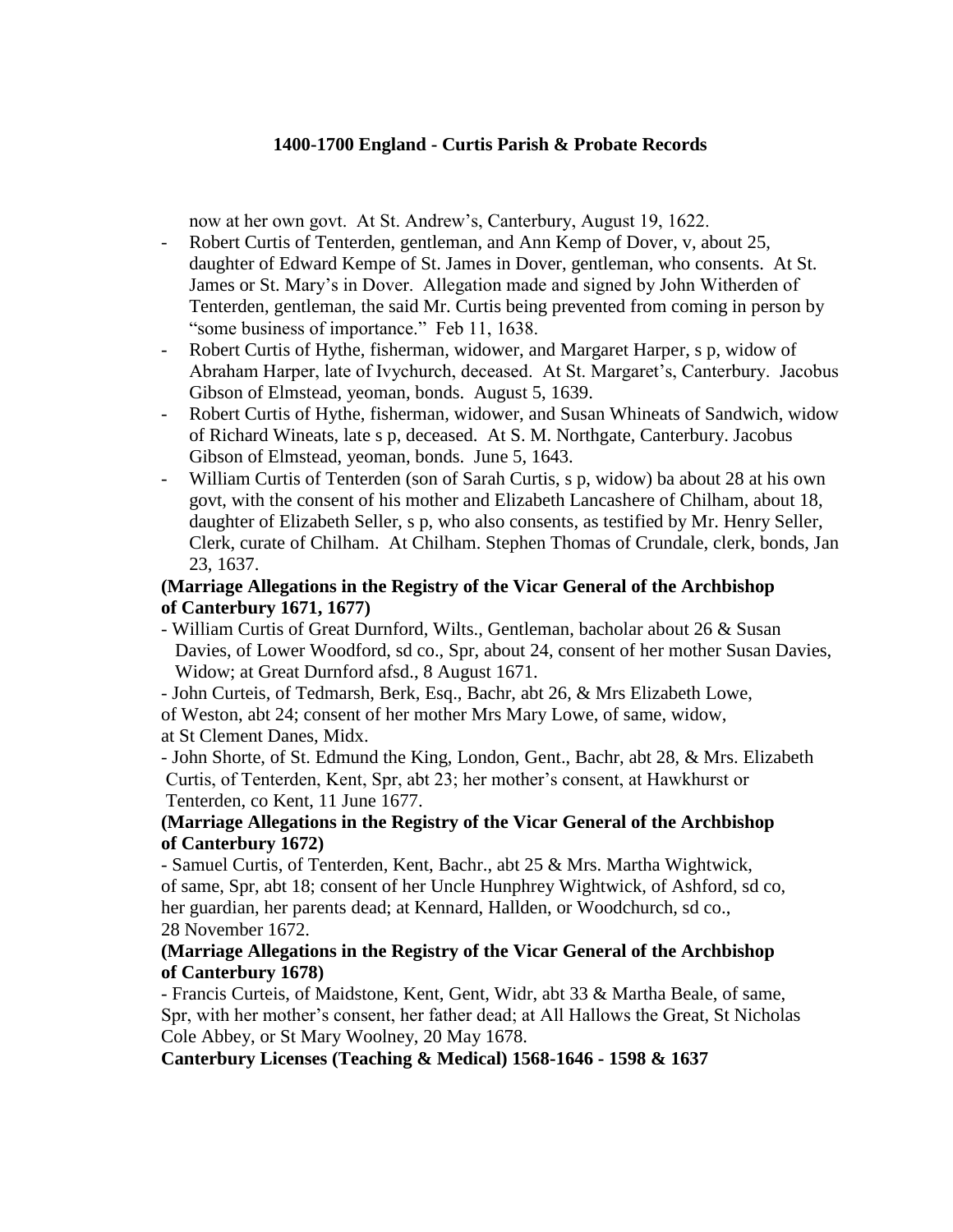- John Curtis, St. Dunstan's, Canterbury 14 November 1598 - Warehorne, Hy Curtis rect., John Man Curate, Preachers' License 8 May 1637 **Kent - Marriages at Willesborough, 1538-1837** - William Curtis & Elizabeth Fryer, 22 April 1658 **Kent - Marriages at Newington, 1559-1837** - Robert Curtise & Marie Smythson, 19 August 1616 - Robert Curtis, gent., & Elizabeth Brockman, 3 November 1629 **Kent - Marriages at Charlton in Dover, 1538-1837** - Thomas Grant & Jane Curtys, lic. 10 November 1635 - Steven Turner & Annis Curtys, of St. Mary's in Dover, 20 August 1621 **Kent- Marriages in Staplehurst**, **1538-1837** - James Frankelin & Anne Curtice, 29 September 1619 - Alen Woorick & Mary Cortis, 17 October 1682 - Thomas Cordes & Mary Gilbert, 7 April 1687 **Kent - Boughton under Blean - Parish Registers, 1558-1626** - Henrie Chorteose**,** 15 March 1558 (burial) - Ann Curtesse, widow, a stranger, 10 July 1592 (burial) **Kent - Ewell Parish Records** - Thomas Curtis & Bennett Lott, married December 22, 1612 **Kent - Worth Parish Records** - Nicholas, son of Thomas Curtis (& Bennett), born/bapt. 1613 - John, son of Thomas Curtis (& Bennett), bapt. September 3, 1615 - Bennett Curtis, wife of Thomas Curtis, buried September 8, 1615 - John, son of Thomas Curtis, buried November 12, 1616. **Kent - St. Nicholas, Ashe, Parish Register** - William, son of Thomas Curtis (& Richardene), bapt. April 29, 1627 - Stephen, son of Thomas Curtis(& Richardene), bapt. December 5, - Stephen, son of Thomas Curtis (Richardene), buried September 16, 1630 - Thomas Curtis, burial December 11, 1631 (wife Richardene) - John, son of Thomas Curtis (& Richardene), bapt May 13, 1632 - Thomas, son of Thomas Curtis (& Richardene), bapt. November 7, 1619 - Richard, son of Thomas Curtis (& Richardene), born c. 1621 - Elizabeth, dau. Thomas Curtis (& Richardene), bapt. August 1, 1624 **29. Lancashire Parish & Probate** - Thome Curtis de Wistby, 18 July 1585, burial
	- Richard Curtis, Gyrsbie, 1560, marriage
	- Brian Curtis, Wibertonne, 1577, marriage
	- Thomas Curtis, Scopwich, 1614, marriage
	- Thomas Curtis, Kirkbie, 1578, marriage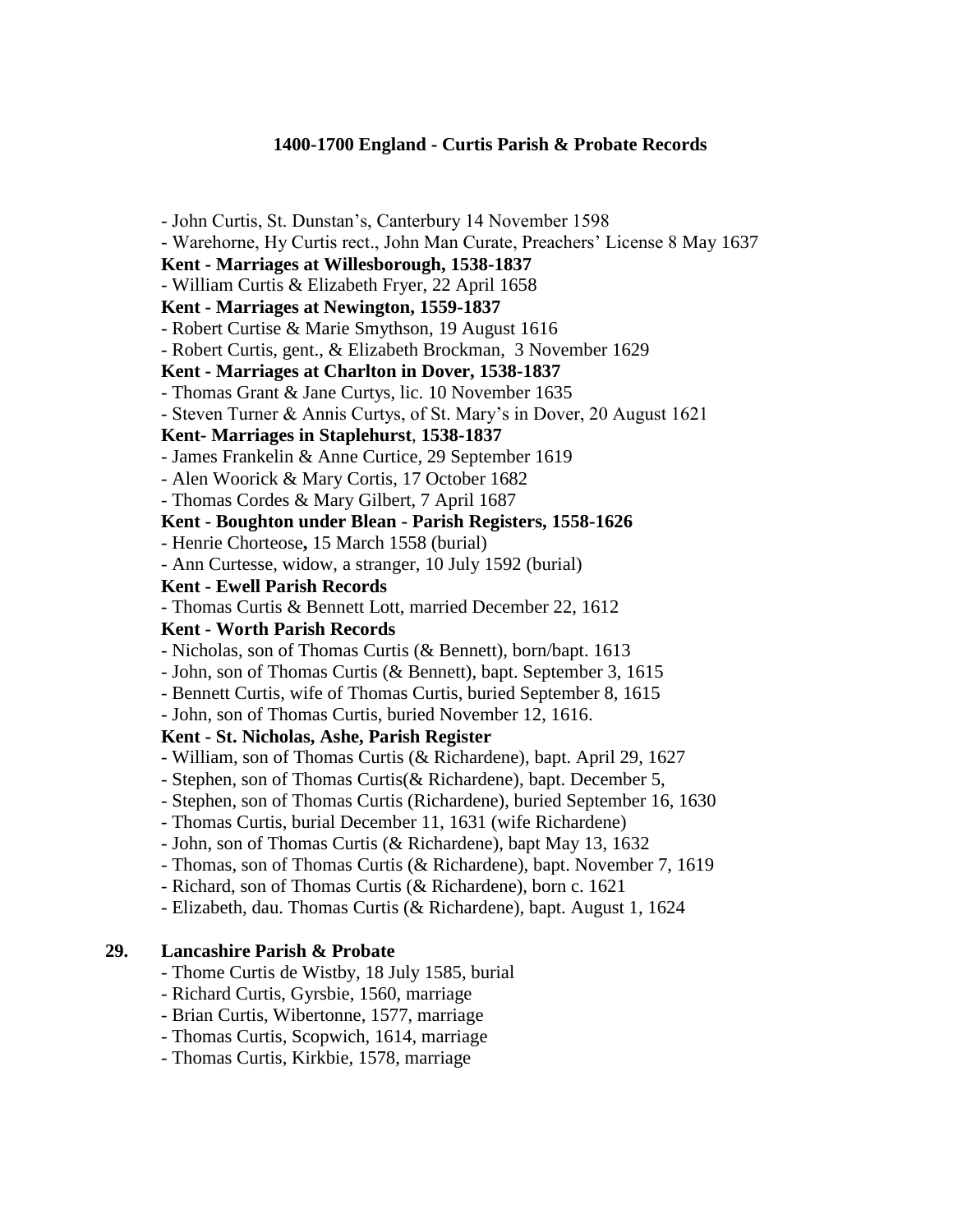- Robert Curtis, Adelthorpe, 1559, marriage

**30. Leicestershire Parish & Probate** No Curtis listed.

#### **31. Lincolnshire Parish & Probate**, **Calender of Lincolnshire Wills 1601-1652 and Calender of Huntingdonshire Wills, 1479-1652, Lincolnshire County**

- Robert Curtis, Deeping, St. Jas, 1631
- Joseph Curtis, Stickney, 1613
- John Curtis, Needingworth, 1635
- Thomas Curtis, Holywell, 1635
- William Curtis, Stilton, 1575
- Nicholas Curtis, Stickney, 1614
- Agnes Curtis, Folkesworth, 1562
- Joseph Curtis, N. Thoresby, 1604
- Anthony Curtis, Lissington, 1606
- Richard Curtis, Holton, 1612
- James Curtis, Kinkstead, 1620
- Thomas Curtis, Kirton, 1611
- Joseph Curtis, Scartho, 1620
- Joseph Curtis, Wilberton, 1612
- Robert Curtis, Ashby, 1620
- Hugh Curtis, Hale, 1618
- John Curtis, Pidley, 1615
- Thomas Curtis, Claxby, 1626
- Thomas Curtis, Hardwick, 1611
- Anne Curtis, Glatton, 1596
- Francis Curtis, Ingoldmells, 1617
- Richard Curtis, husbandman, Stilton, 1573
- Matthew Curtis, Glatton, 1624
- William Curtis, Ranby, 1604
- Joseph Curtis, Reseby, 1556-7
- Thomas Curtis, Scopwick, 1614
- Vincent Curtis, N. Thoresby, 1557-1572
- Joseph Curtis, Reavesby, 1557
- Wal. (Walter?) Curtis, Swallow, 1538-40
- Agnes Curtis, Wansgate, 1563-66 and 1569
- Jenet Curtis, Scopwick, 1595
- Leon Curtis, Addlethorp, 1558
- William Curtis, Upper Toynton, 1569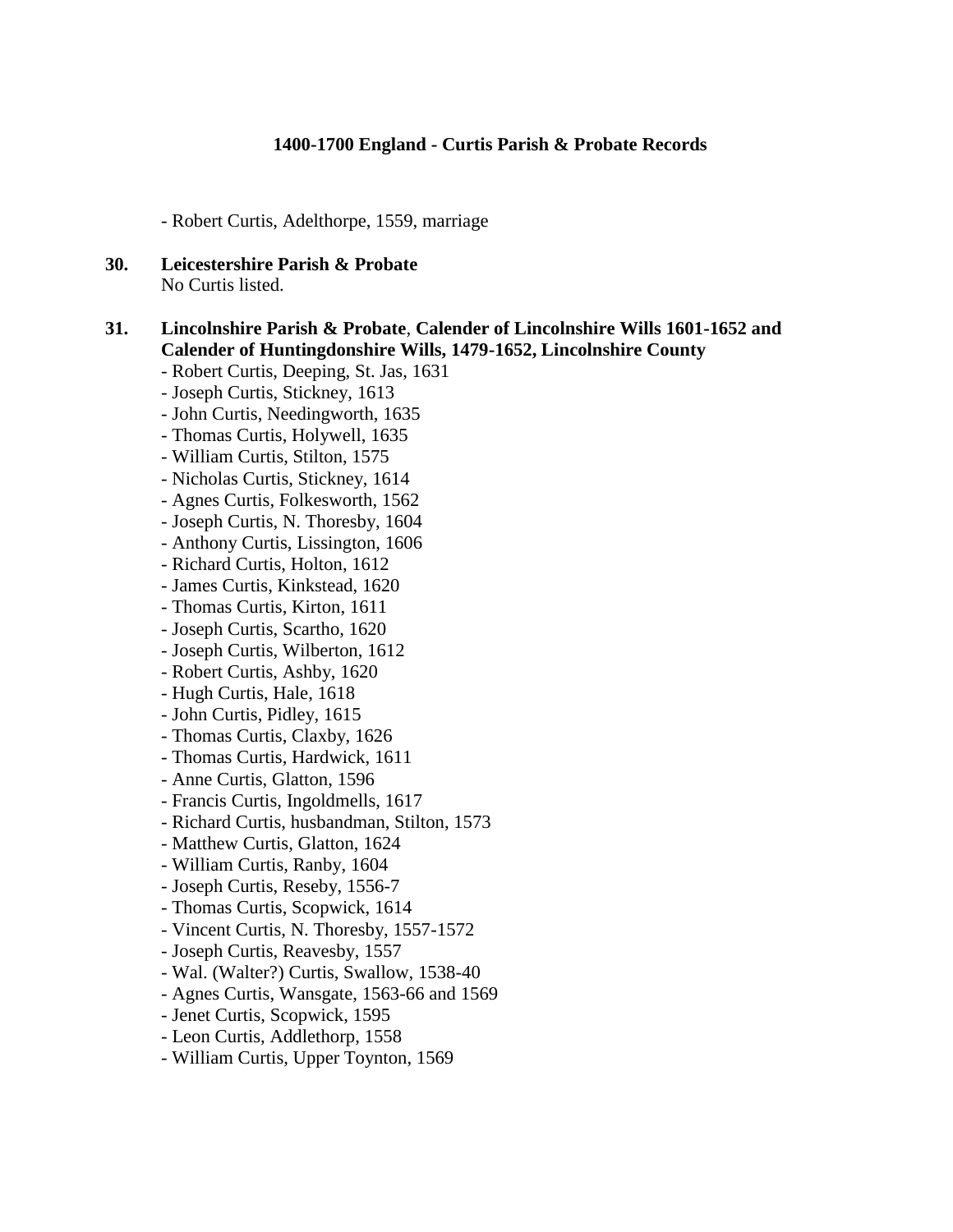- John Curtis, Much Munden, 1538
- Ell. Curtis, Hardwick, 1611
- Leon Curtis, Grimsby, 1541
- Thomas Curtis, Sturton, 1549-50
- William Curtis, Laughterton, 1534
- Nicholas Curtis & Isabell Deane married 18 July 1586
- Joseph Curtis, Belchford, 1579
- Thomas Curtis, Kirton, 1611
- James Curtis, Tumby, 1591
- Leon Curtis, Clee, 1600
- Nicholas Curtis, Coleby, 1575
- Joseph Curtis, Metheringham, 1595
- William Curtis, N. Elkington, 1545-6
- William Curtis, Scalby, 1557
- Robert Curtis, Metheringham, 1584
- Blase Curtis, Frampton, 1579
- Thomas, Metheringham, 1574
- Christopher Curtis, Mareham, 1588
- Joseph Curtis, Stamford, 1569
- Leon Curtis, Fenby, 1567
- Maudlyn Curtis, Boston, 1588
- Thomas Curtis, Needingworth, 1588
- Joseph Curtis, Bicher, 1581
- Richard Curtis, Holton Beckering, 1563
- Joseph Curtis, Pinchbeck, 1551-2
- Robert Curtis (Curtays), Ketsby, 1551-2
- Anthony Curtis, Frampton, 1586
- William Curtis, Tetford, 1592
- Brian Curtis (Curtas), Weberton, 1577
- Laurence Curtis (Curtes), Frampton, 1590
- Joseph Curtis, Tallington, 1582
- William Curtis, Skidbrook, 1583
- Joseph Curtis, Skidbrook, 1589
- Joseph Curtis, Howton, 1547

#### **32. London Parish & Probate**

#### **London - Calender of Marriage License 1597-1648**

- John Curtis & Gertrude Lacie, 20 June 1621
- Richard Curtis of Natching, Essex & Anne Ingole, 9 January 1604-5

**London - St. Bennet & St. Peter, Paul's Wharf Registry of Burials 1607-1837**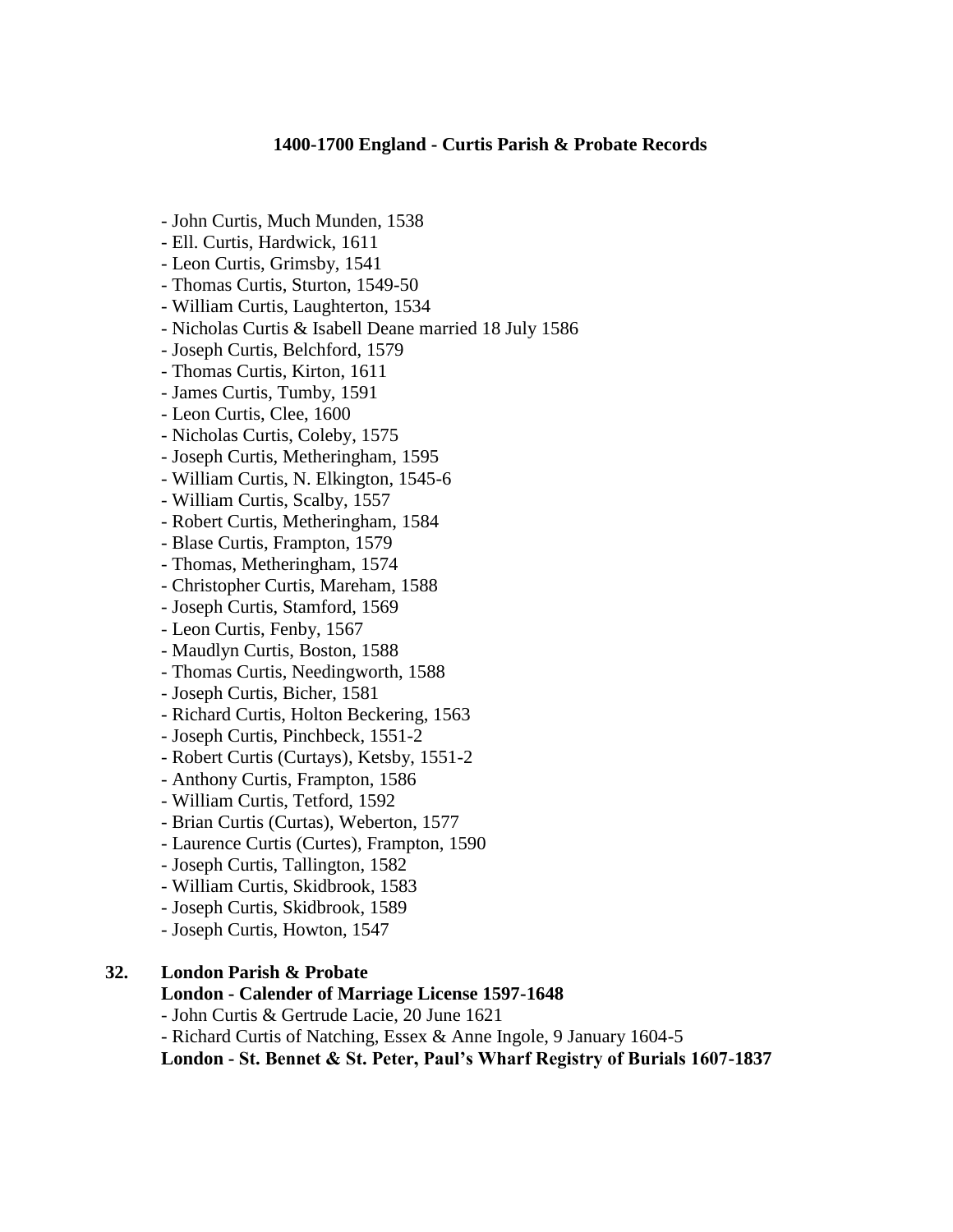- John Curtis, waterman, 8 January 1633

# **London - All Hallows, Bread Street & St. John the Evangelist Parish Register 1538-1851**

- Richard Curtis, 9 August 1615, lived in Poules churchyard in Mr. Pulford's house.

**Abstract of Inquisitiones Post Mortem, City Of London 1561-1577, Wills and Administrations**

- Francis Curtis, Belgrave, 1633
- Anthony Curtis, Kirbie billers, 1556-1583
- Robert Curtis, Hallioke, 1570

### **London - All Hallows (Bread Street) Parish Register 1538-1851**

- Peter Curtis & Bridget Harte of St. Gregories married 25 May 1618.

### **London - Calender of Marriages**

- George Curtis of St. Bennet, Paul's Wharf, London & Katherine Thomas married 10 February 1617-18.

### **London - St. Dionis Backchurch Parish Register**

- Mrs. Curtis, buried 4 April 1611
- William Curtis, buried 9 March 1587-88
- Katherine (Thomas) Curtis, buried 22 December 1646

# **London - Marriage Licenses 1520-1610**

- Thomas Curtis, tailor, of St. Anne & Agnes, Altergate, London & Anne Swinerton married 6 June 1609.
- Charles Curtis of Enfield, yeoman & Mary Curle, widow, married 31 October 1614.

# **London - St. Mildred (Bread St.) & St. Margaret Moses Parish Register 1558-1853**

- William Curtis of Nassinge, Essex, yeoman & Marye Rawlyns of Wormley, married 3 December 1615.

#### **London - St. Botolph, Bishopsgate Baptisms 1628-1690**

- Elizabeth, daughter of John and Joane Curtis, 21 March 1641
- Mary, daughter of John and Joane Curtis, born 20 Jan 1658, bapt. 21 Jan1658

#### **33. Lythe, Yorkshire Parish Register 1619-1678** No Curtis listed.

# **34. Middlesex Parish and Probate Registry Middlesex, St. Katherine-by-the-Tower Parish Register 1584-1625**

- Marriage, 15 May 1604, Thomas Curtis & Marye Braye
- Baptism, 26 January 1606, Alice, daughter of Thomas Curtis
- Burial, 14 December 1610, Francis Curtis
- Burial, 4 December 1614, Rebecca Curtis
- Baptism, 17 December 1615-6, Jeane, daughter of Thomas Curtis
- Burial, 18 January 1615-6, Jeane, daughter of Thomas Curtis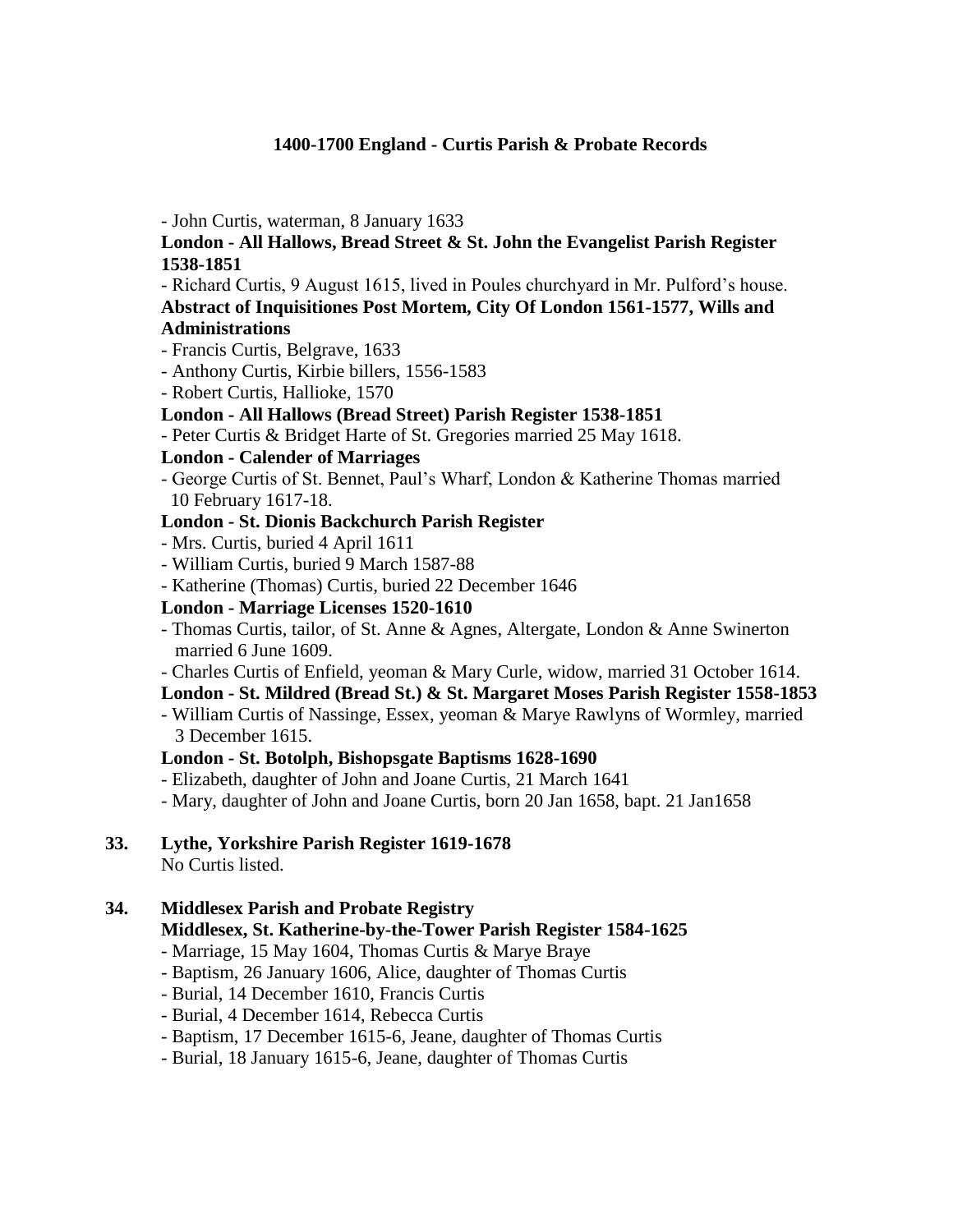- Marriage, 14 Dec 1614, James Stimpson & Joane Curtis
- Marriage, 28 September 1617, Richard Curtis & Joane Bell
- Marriage, 17 April 1623, Robert Yokin & Joane Curtis
- Baptism, 6 July 1623, Richard, son of Robert Curtis
- Baptism, 15 October 1620, Vincent, son of Thomas Curtis
- Burial, 18 October 1620, (no name) son of Thomas Curtis
- Baptism, (no date), Bartholomew, son of Thomas Curtis

### **Middlesex, St. Katherine-by-the-Tower Parish Register 1626-1668**

- Marriage, 12 May 1631, Thomas Sugar & Agnes Curtis
- Baptism, 30 April 1637, Francis, son of John Curtis
- Marriage, 2 November 1631, Robert Curtis & Jane Mills.
- Burial, 24 December 1634, Margery, wife of Thomas Curtis.

### **Middlesex - Calendar of Sessions, Peace and Goal Delivery, 1612-1614**

- Thomas Curtis, robbed, assaulted, and killed on highway at St. Andrew's, Holborn, Feb 16.

#### **Middlesex - Calendar of Session Records 1612-1614, Sessions Register**

- Thomas Curtis the elder of Enfield (Note: There was a Thomas Curtis of Enfield, maltman, 1615-1616.)

### **Middlesex - Calendar of Sessions Records, 1614-1615**

- Edward Curtis, high constable of Enfield.

# **Middlesex Calendar of the Session Records, 1615-1616**

- Thomas Curtis, the younger, baptized
- Robert Curtis, Enfield, baptized
- Peter Curtis of Deal, County Kent, sailor, suspected to have gotten Susan Michell with child.

# **Middlesex - Calendar of Session Records 1615-1616**, **Session Records**

- Edward Curtis of Finchley, assaulted and robbed on highway.

# **Middlesex - Calendar of Session Records 1615-1616**

- Abraham Curtis of St. Andrews, Holborn, stranger, and John Purse of St. Giles-without-Cripplegate, painter, for Jerome Galtrye of London, stranger, bound over to answer the objections of William Holland.

# **Middlesex - Calendar of Session Records 1615-1616**,

**Session of the Peace and Gaol Delivery, 17-18 February**

- Prosecutor - John Curtis

**Middlesex - Calendar of Session Records 1616-1618**

# **Process Register, Book of Indictment**

**-** Richard Curtis and his wife Susan (and others) of St. Clement Danes, for riot upon Elizabeth Hirst & Katherine Lewis. Pledged for fines 21 April 1618.

#### **Middlesex - Calendar of Session Records 1616-1618**

- Edward Curtis of Whitechapel for stealing from tailor.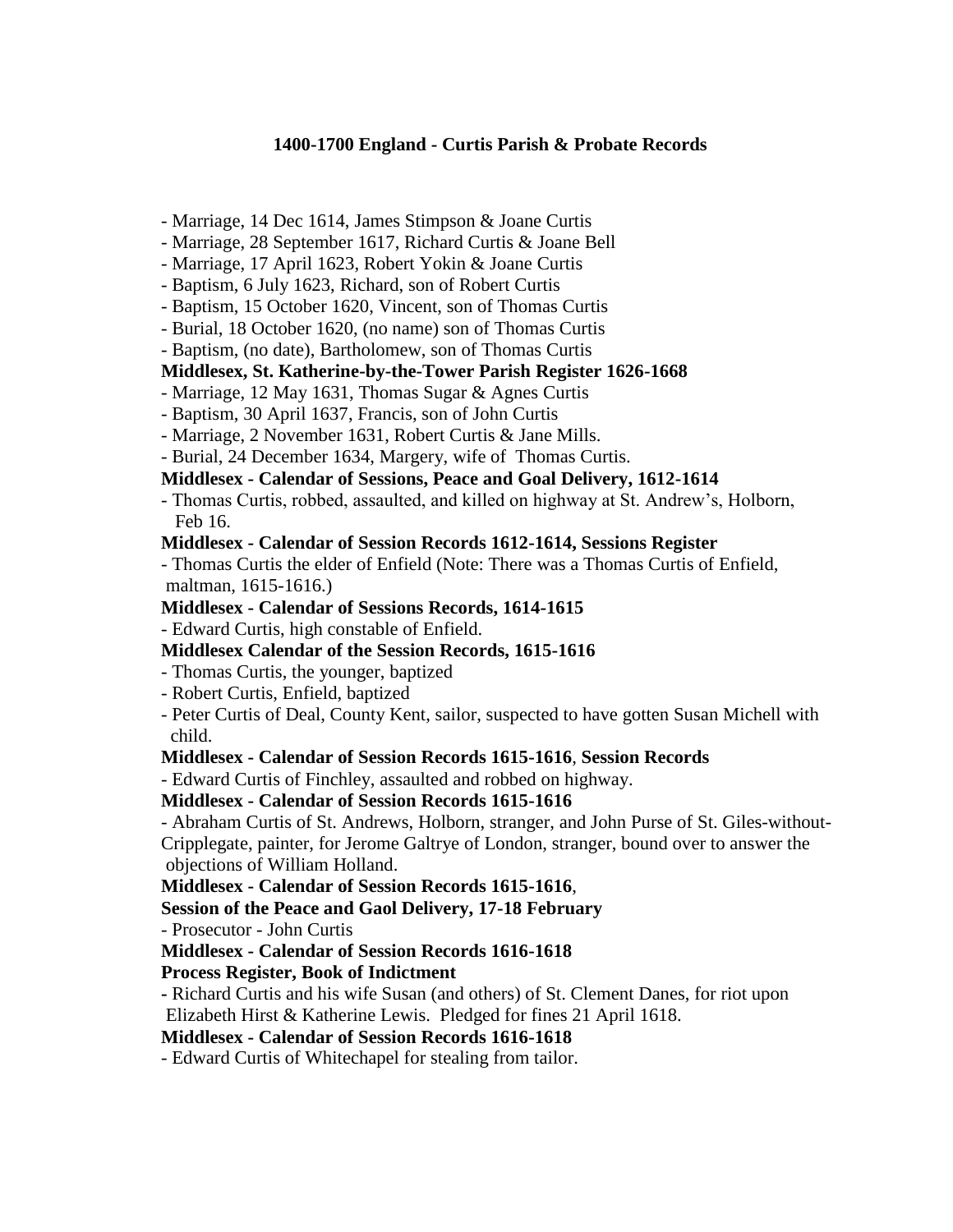# **35. Norfolk Parish & Probate Records Norwich Index to Wills**, **Consistory Court of Norwich 1550-1603**

- 1559 Margaret Curtis, East Ruston, widow Goldingham
- 1561 John Curtis, Peasenhall, Suff., mercer, Cowlles
- 1566 Robert Curtis, Mundham, yeoman
- 1566 Thomas Curtis, Gorleston, Suff., Yeoman Folkin
- 1567 William Curtis, Bungay, Suff. Folkin
- 1570 Henry Curtis, Great Linstead, Suff., yeoman Bygge
- 1574 Nicholas Curtis, Norwich, grocer Fairchilde
- 1579 Edward Curtis (Curtyes), Norwich Woodstocke

**Norfolk, Norwich - 1. Index to Wills, Consistory Court of Norwich 1370-1550;** 

### **2. Wills among the Norwich Enrolled Deeds, 1286-1508**

- 1529 Sir Robert Curtis (Curteys), Cley-by-the-Sea, priest, Palgrave

**Norfolk Register of Marriage, 1552-1837, Marriage at Castle Rising 1573-1837** - John Curtis & Joanna Love, 7 February 1602

### **Norfolk: Yarmouth - Register of Passengers (Great Yarmouth to Holland & New England, 1637-1639)**

- 20 August 1638: The Exaiation of Mary Curtis: wife of Nathaniel Curtis of Norwich scorrar of hose she aged about 29 yeares is desireous to goe tinto Holland and to Layden to see a brother and sister and to retorne againe in a moneth.

# **36. Northamptonshire Parish & Probate Records**

- **Calendar of Wills, 1510-1652**
- **-** Agnes Curtis, Holcott, 1646
- **-** Alice Curtis, Stanwick
- **-** Elizabeth Curtis, Hardingston
- Elizabeth Curtis, Wootton, 1628
- Henry Curtis, Thingdon, 1617
- Henry Curtis, Holcott, 1631
- Henry Curtis, Stanwick, 1637
- John Curtis, Rothersthorpe
- John Curtis, Blisworth
- John Curtis, Raunds
- John Curtis, Barby
- Robert Curtis, Stanwick
- Thomas Curtis, Pitsford
- Thomas Curtis, Wootton
- Thomas Curtis, Deanshanger
- Thomas Curtis, Syresham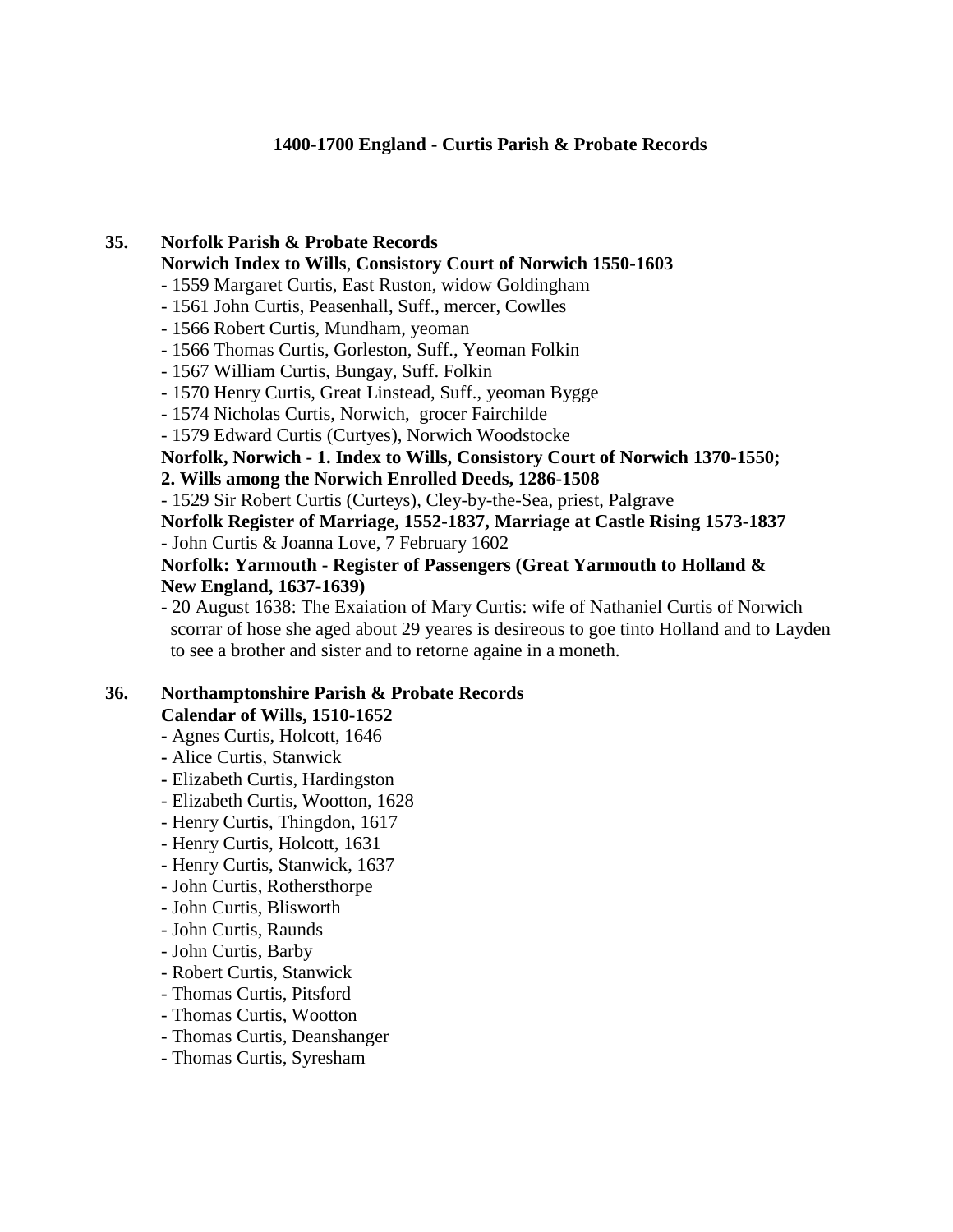- William Curtis, Lit. Addington, 1631 - William Curtis, Towcester, 1637 - Ursula Curtis, Rothersthorpe **Register of Marriages 1538-1837, Lamport 1587-1837** - Thomas Curtis & Ellyn Marret, 14 November 1588 - Robert Curtis of Cranford & Katheren York, this parish, 16 November 1601 **Marriages at Farthingstone 1538-1812** - William Curtis & Dorithy Evans, 12 October 1628 - William Evans & Isabel Curtis, 26 November 1631 **Marriages at S. Peter's, Northampton 1578-1812** - John Curtis & Annis Hall, both of Litchbarrow, 2 July 1634
- **37. Nottinghamshire Parish and Probate Records Marriages at North Collingham, 1561-1837** Bryan Curtis & Mary Rogers 24 January 1602 **Newark-upon-Trent Marriage Register 1599-1754** John Curtis & Susannah Jenison 29 March 1627
- **38. Oxfordshire Parish and Probate Records** No early Curtis listings.

- Thomas Curtis, Welford, 1620 - William Curtis, Higham Ferrers

#### **39. Preston, Lancashire Parish**

- **-** Joseph Curtis, son of William Curtis, Mayor of Preston 1717 & 1728
- William Curtis, bailiff 1650
- Thomas Curtis, schoolmaster of Broughton, buried 21 August 1700
- **40. Register of Baptisms and Marriages, St. George's Chapel, Mayfair 1740** 23 Curtis records 1740-1753 baptisms and marriages; marriages 1735-1754.
- **41. Riccall, Yorkshire Parish Register 1669-1813** No Curtis listings.
- **42. Richmond, Yorkshire Civil Marriages 1653-1660** No Curtis listings.
- **43. Rutland Parish and Probate Records** Repeat of Northamtonshire.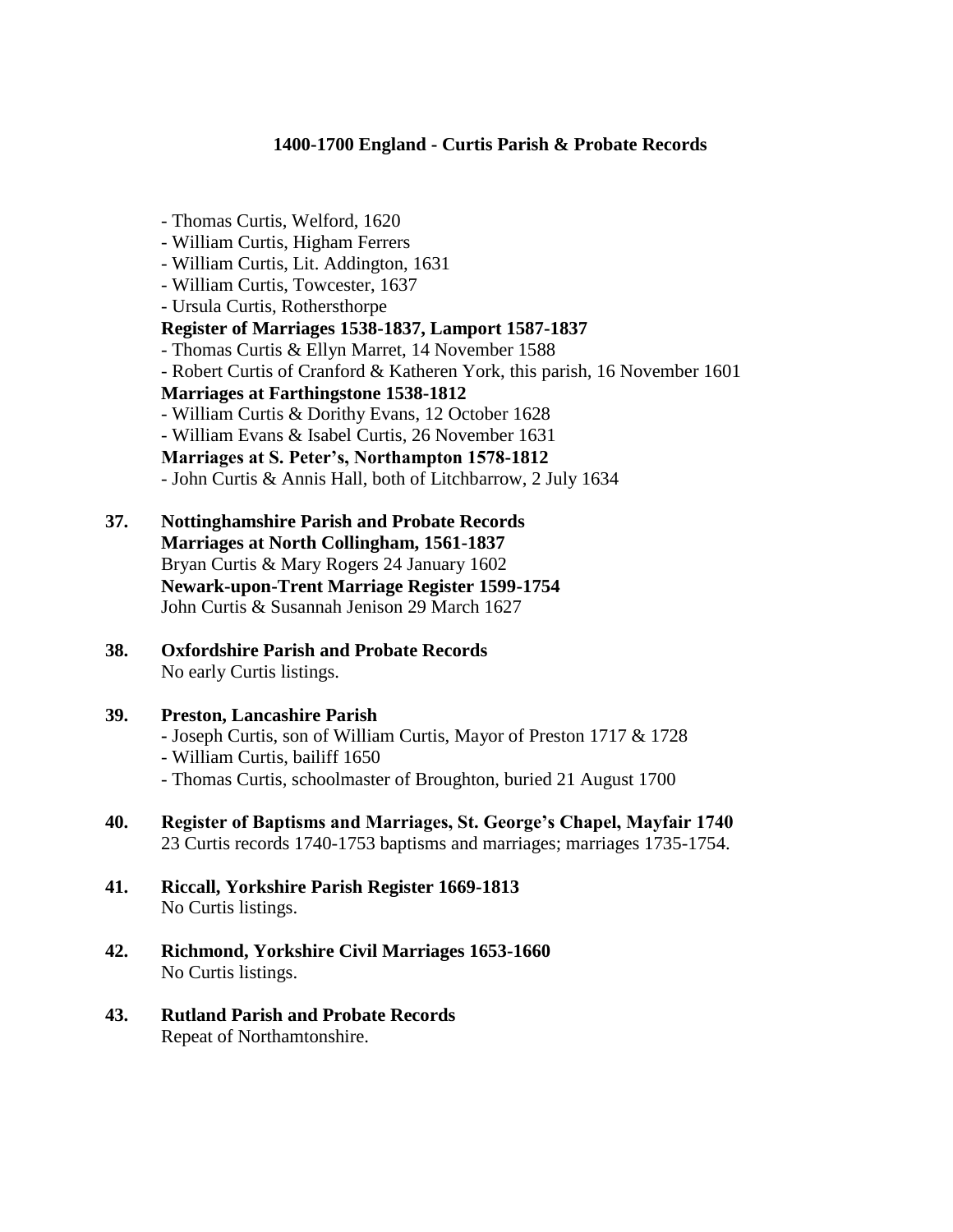- **44**. **Scorborough, Yorkshire Parish Register 1653-1801** No Curtis listings.
- **45**. **Sheffield, Yorkshire Parish Register 1686-1719** - Ann Curtis buried 24 June 1692
- **46. Shropshire Parish Register Register of the Parish of Smethcote** - William Crosse Curtis curate of Smethcote 1792 **Shropshire, Lichfield - Wills & Administration 1516-1652 Wills & Burials** - Robert Curtis 1630 - John Curtis, Dronfield 1629
- **47. Snaith, Yorkshire Parish Register 1537-1657** No Curtis listings.

### **48. Somerset, England, Evercreech Parish 1535-1890, Birth, Marriage, Death**

- Eleanor Curtis, wife of Robert 1665
- Grace Curtis, daughter of Robert 1630
- Joane Curtis, daughter of Robert & Elinor 1645
- John Curtis, son of Robert 1628
- Robert Curtis, son of Robert & Elinor 1634
- William Curtis, husband of Ann 1655
- John Curtis, parents Robert 1630
- John Curtis, parents Robert 1626
- Joane Curtis, parents Robert 1625
- Grace Curtis, parents Robert & Elinor 1635
- Eleanor Curtis, parents Robert & Elinor 1629
- Robert Curtis, parents Robert & Elinor 1637
- Robert Curtis, parents Robert & Elinor 1634
- Elizabeth Curtis, parents Robert & Elinor 1641
- Grace Curtis, parents Robert 1623
- Mary Curtis, parents Stephen & Catherine 1692
- William Curtis, parents Stephen & Katherine 1687
- Stephen Curtis, parents Stephen & Katherine 1688
- William Curtis, parents William & Ann 1655
- John Curtis, parents William & Ann 1652

#### **49. Somerset, England Parish & Probate, Calender of Wills 1537-1799 and Administration of the Court of the Archdeacon of Taunton, Calendar of Wills**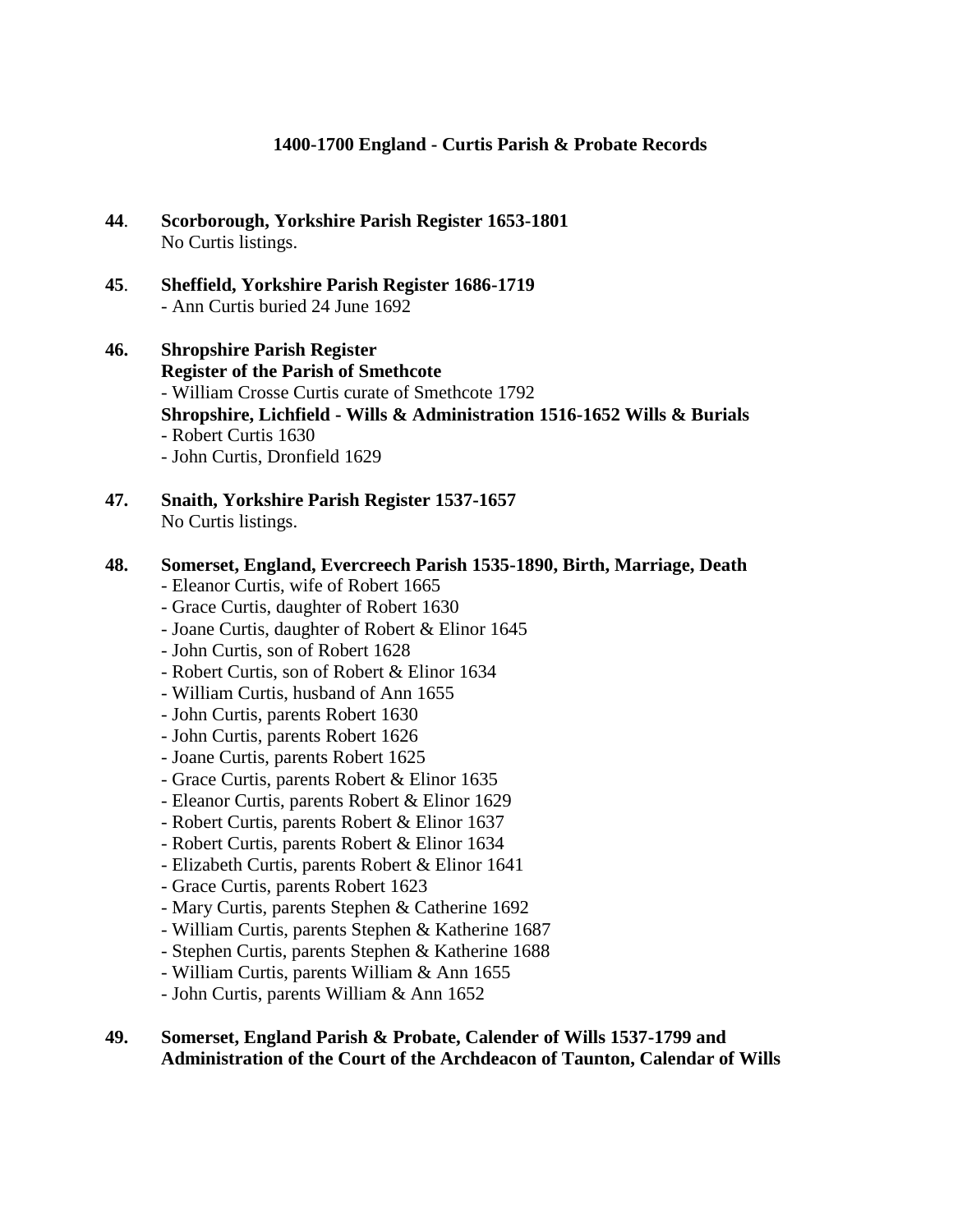**in Bundles 1597-1799, Part 1 Wills in Registers 1537-1593** - George Curtis, Canington 1616 - Marjorie Curtis, spinster, Oare, 1727 **Somerset, Bruton Parish Registers 1554-1680 -** John, son of Robert Curtis, christened 5 January 1665 - Elizabeth, daughter of Robert Curtis, christened 18 August 1678 - John Curtis, a child, buried 16 January 1665 - Jane Curtis, widow, Comeflorye 1543, will **Taunton - Wills and Registers 1537-1593**  - Hughe Curtis (Curtys), St. Mary, Taunton 1572 **Devon, Somerset - Bishop's Transcripts of Wells, burials and Compton Paunchfort 1640 Christenings** - Robert Curtis and John Miles, wardens **Somerset, Bruton Parish Registers 1554-1680 Christenings -** Joane, daughter of Robert Curtis 27 December 1672

**50. St. Michael le Belfry, York Parish Registers, 1565-1653** No Curtis records found.

**51. Straffordshire Parish and Probate Records**

**Straffordshire: Tipton Parish Register 1513-1736**

- Agnes, wife of Raphild Curtis, buried 30 June 1599

**Straffordshire: Walshall Parish Register 1646-1754**

- Samuel Curtis & Mary Ought, married 17 June 1733
- Joan, daughter of Robert & Joan Curtis, baptized 13 August 1646
- George, son of Robert & Joan Curtis, baptized 31 Dec 1648
- Samuel Curtis & Easter Paternich, married 7 April 1692
- Joseph Curtis & Mary Addams, married 7 May 1691
- **Straffordshire: Weeford Parish Register 1562-1812, The Chauncell**

- John Curtis & Margery Dickerson, married 2 November 1570

# **Straffordshire: Lapley Parish Register 1538-1756**

- Robert Curtis et Joane Duncalfe, married 12 August 1634

# **52. Suffolk Parish and Probate Records Suffolk: Hearth Tax Returns 1674, Burials**

- Mr. Curtis, Wickham Brooke in Risbridge
- George Curtis, Framsden in Thredley
- George Curtis, Clopton in Carleford
- Thomas Curtis, Suffolk
- Henry Curtis, Barnham in Blackborne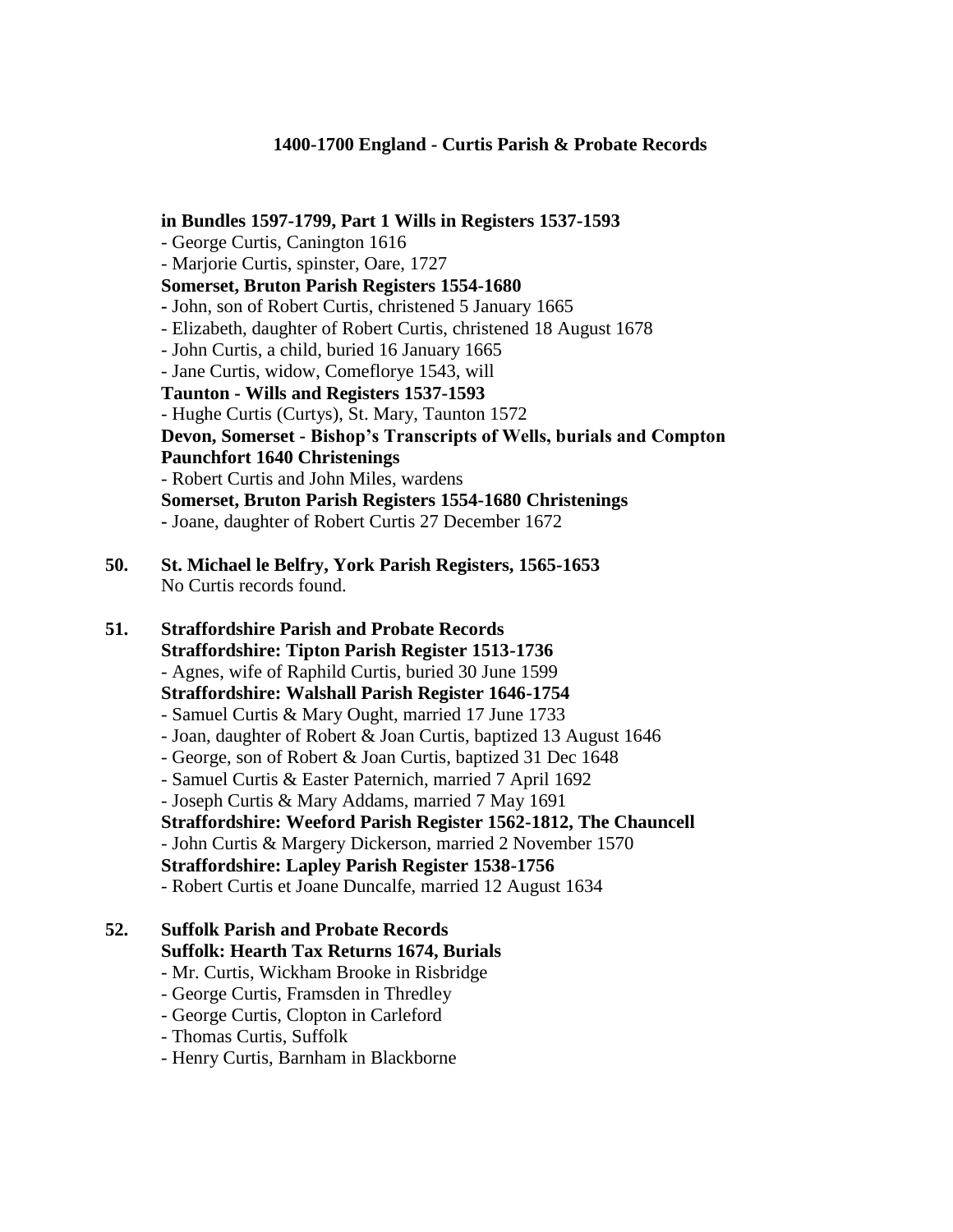- George Curtis, Holleslye in Wilford
- Thomas Curtis, Parham in Plonesgate
- Richard Curtis, Eyke in Loes
- Luke Curtis, St. Lawrence
- Phillip Curtis, Burgh in Carleford
- Henry Curtis, Debenham in Thredlinge
- Jo. Curtis, Yoxford in Blything
- George Curtis, Rendham in Plonesgate
- Jeffery Curtis, Clopton in Carleford
- Jo. Curtis, Southwold in Blything
- Ro. Curtis, Cretinge St. Maries in Bosmere
- Fr. Curtis , Preston in Babergh
- William Curtis, Clopton in Carleford
- Mathew Curtis, Kessingland in Mutford
- Jo. Curtis, Clopton in Carleford
- Edmund Curtis, Suffolk
- Mr. Jo. Curtis, St. Maries

### **Suffolk: Registers of Marriage (Various parishes) 1538-1837**

- Stephen Bumpstead & Martha Curtis, Hoxne, 11 October 1765
- Henry Potter & Mary Ann Curtis, Hoxne, 27 January 1831
- Edmund Claxton & Thomasine Curtis, Metfield, 1 June 1641
- John Curtis & Ann Gardiner, Fressingfield, 1 February 1656
- Edmund Curtis & Marryane Flegg, Somerleyton, 2 October 1581

# **Suffolk: Subsidy Returns 1568, Burials**

- Thomas Curtis, Hundred Del Wainford, Bungaye Burghe
- Ralphe Curtis, Hundred Del Lothinglarde, Gerleston

# **Suffolk: Wills of the Archdeaconry of Suffolk 1625-1626**

- Witness John Curtis for will of Austen Rogers of Snape, 10 September 1620
- Witness Bridget Curtis for will of Jane Chetleborrough of Bredfield, widow, 15 August 1625.
- Witness Margaret, wife of Thomas Curtis the younger of Aldeburgh, to the will of Joan Edwards of Aldeburg, widow, Monday 28 March 1624.

# **Suffolk: Bury St. Edmonds - St. James Register of Marriages 1562-1800**

- Edward Hervey (or Herney) of Traston & Ann Curtis this parish, 1696
- William Curtis & Judith Heron, 1686
- Robert Dooe & Elsebeth Curtis, 1664

### **Suffolk: Bury St. Edmunds - Boys Educated at King Edward VI Free School 1550-1600**

- John Curtis, son of John Curtis of Freckenham, Jan 1615, age 17, 3 yrs at Bury
- Thomas Curtis, son of William Curtis, yeoman, born at Barrow, Suffolk, 5 yrs at Bury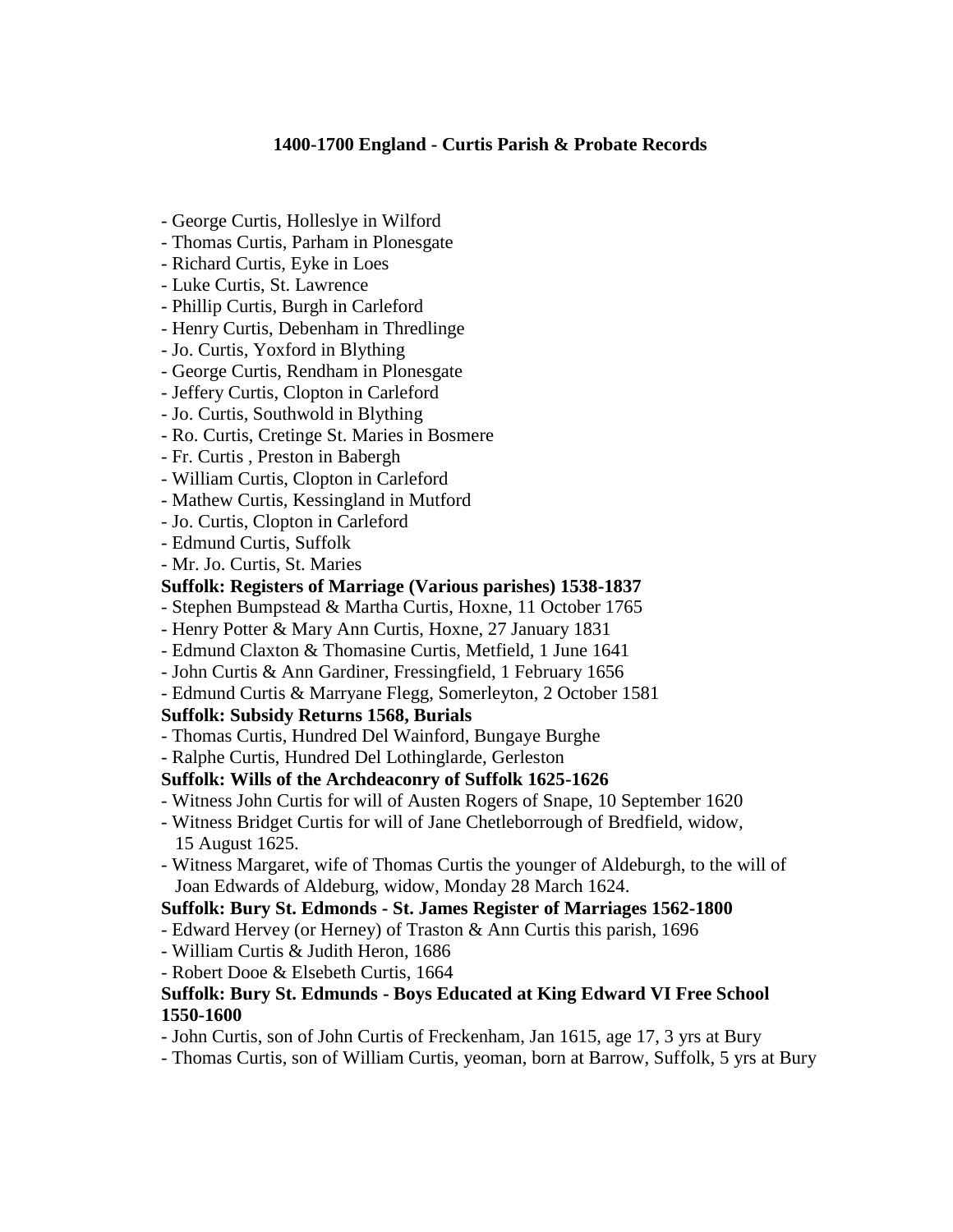- Thomas Curtis, son of Thomas Curtis, rector of Brandon, June 1668, age 18
- John Curtis of Bury St. Edmunds, son of John Curtis, yeoman, bred in Bury, at Bury 1675

# **Suffolk: Hollesley Parish Registers 1623-1664**

- Mary, wife of George Curtis, buried 23 May 1664
- Elizabeth Curtis, buried 7 February 1699
- Nathaniel, son of Nathaniel Curtis, buried 14 November 1732
- Richard Curtis, junior, buried 12 October 1694
- Elizabeth, daughter of Richard & Elizabeth Curtis, baptized 25 August 1696
- Elizabeth, junior, buried 26 August 1696
- Phoebe, daughter of Richard & Phoebe Curtis, Baptized 23 January 1654
- Richard, son of Richard & Elizabeth Curtis, baptized 11 December 1697
- Richard Curtis, buried 28 January 1697.

### **Suffolk: Ipswich - St. Nicholas parish Registers 1539-1710**

- Margarett Curtis, buried 14 January 1603
- Curtis, son of Thomas Curtis was buried, 17 December 1636

### **53. Surrey Parish and Probate Records**

# **Surrey: Wandsworth Parish Records 1603-1787, Marriages at Wichling 1577-1837**

- George Curtis & Widow George of Lycence, 24 April 1687
- Thomas Curtis, son of John Curtis christened 7 July 1616
- Elizabeth, wife of John Curtis 7 March 1617 (burial?)
- William, son of William Curtis, christened 11 April 1637

# **Surrey: Beddington Parish Registers**

- William Shoell & Alice Curtis, married 20 April 1613
- Elizabeth, daughter of John and Elizabeth Curtis, baptized 8 September 1660

#### **54. Sussex Parish and Probate Records**

# **Sussex: Chichester - Calendar of Wills in the Consistory Court of the Bishop of Chichester 1482-1800, Wills**

- Richard Curtis, Hellingly, 2 Oct 1629
- John Curtis, Goring, S. Dean 1640
- John Curtis, Petworth 1645
- Robert Curtis (Curtois), Goring 1650
- Edward Curtis, Stopham 1663
- Robert Curtis, Polling 1664
- **-** John Curtis, Goring 1669

### **Calendar of Wills and Administration in the Peculiar Court of the Archbishop of Canterbury 1520-1670, Administration of the Consistors**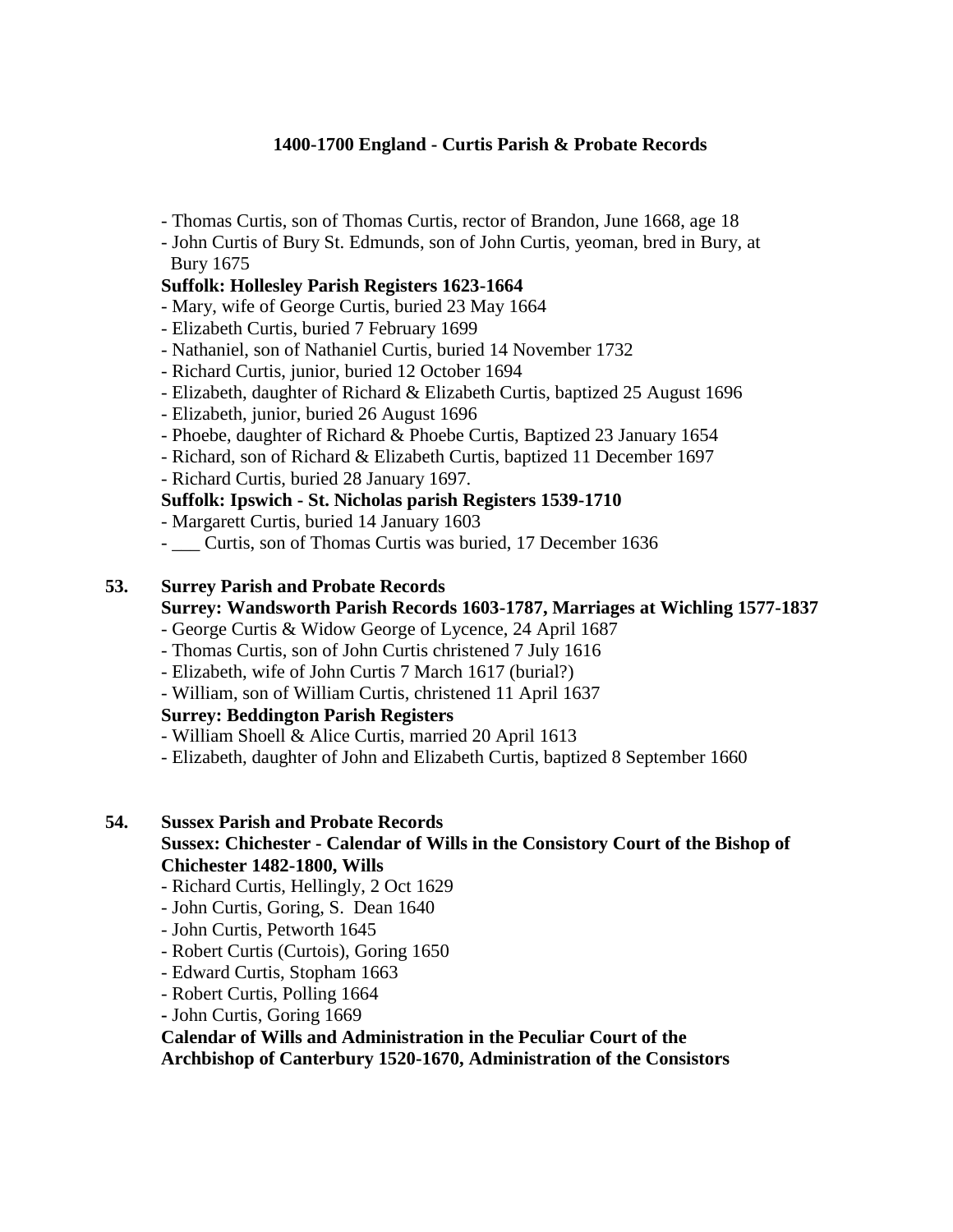- Joan Curtis, spinster, Shipley 1602 **Sussex: Wills and Administration Preserved in the District Court of Lewes** - Richard Curtis, Hellingly, husbandman, 30 August 1629 and 13 October 1629 **55. Warwickshire Parish and Probate Records Warwickshire Register of Marriages - Ettington 1623-1812** - William Curtis to Sarah Hands 26 September 1673 **Warwickshire Register of Marriages 1538-1812, Marriages at Whitchurch 1562-1812** - John Curtis of Honnington to Esther Trolly of Tredington 11 October 1671 **Warwickshire Register of Marriages 1538-1812, Marriages at Honington 1571-1812** - Thomas Jackson and Frances Curtis, 26 April 1630 at Burcheston - Robert Curtis and Susanna Smith, 18 May 1612 **Warwick: Stratford-on-Avon Parish Registers of Baptism 1558-1652** - Elizabeth, Daughter to William Curtis de Shottery, 30 September 1627 - Thomas Curtis, baptized 12 February 1631 **Warwick: Stratford-on-Avon Parish Registers of Burials 1558-1623** - Thomas Curtis 7 February 1645 **Warwick: Stratford-on-Avon Parish Registers of Marriages 1558-1812** - John Phillips de Wellesbour(ne) et Margereta Curtis de Neubad Pacy **Warwick: Registers of Marriages 1538-1812** - Thomas Merriaw and Elizabeth Curtis, 29 October 1599 - Jeffery Beavington and Alice Curtis, 24 September 1635 at Stratford

**56. Westminster Marriage, Baptism, and Burial Registers, Burials at Westminster Abby** No early Curtis records.

# **57. Well's Bishops Transcripts**

**Dwelly's Parish Records Volume 1, Evercreech 1629 Christenings** - Eleanor, daughter of Robert Curtis, 14 June 1629

#### **Fitzhead Burials**

- Joane Courtise, 6 September 1623

**Court of Chichester 1555-1800**

William Wood, Curate Symon Washer & David Burge, Wardens

- Anne b. daughter of Eleanor Curtis, 17 March 1636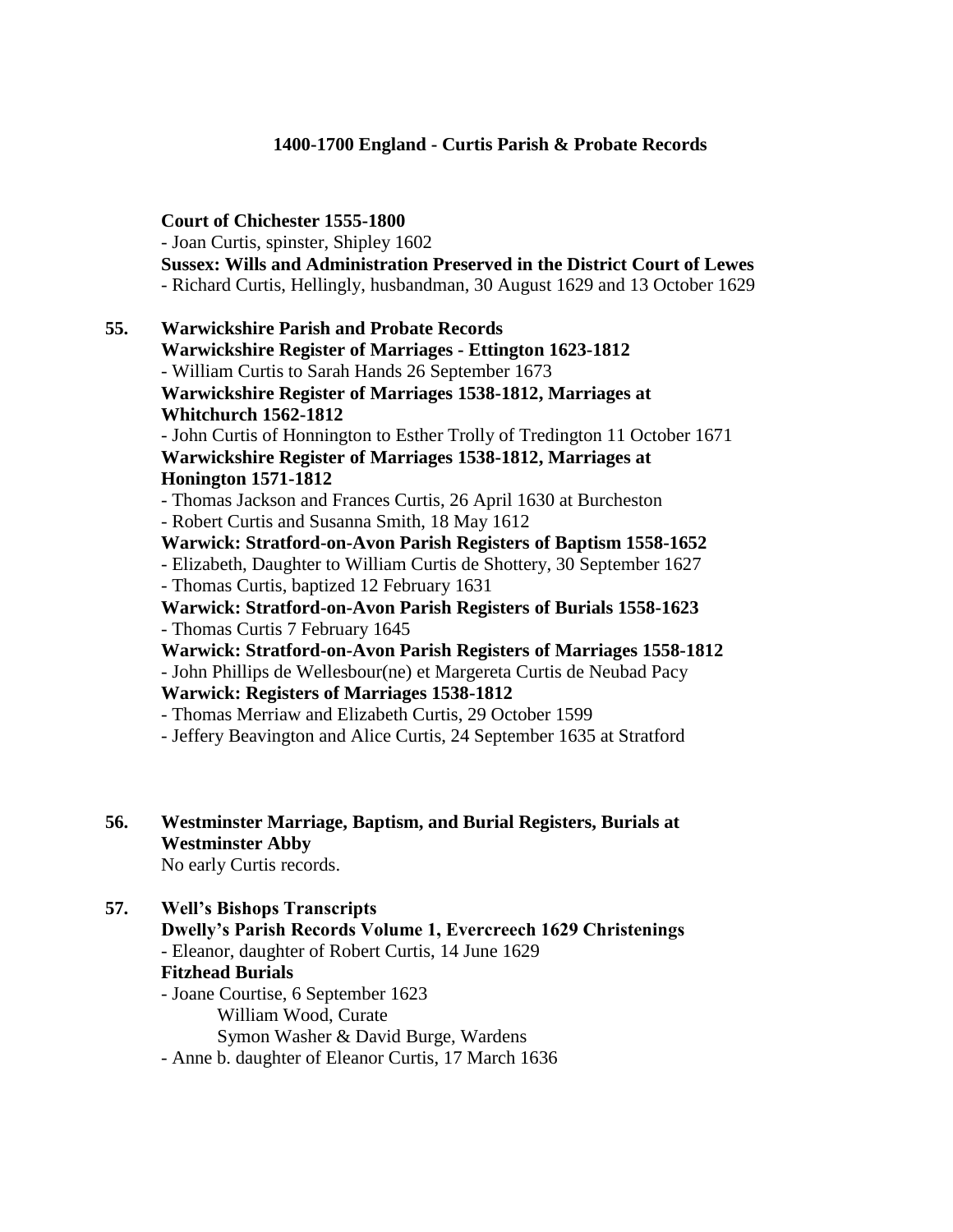#### - Maude, wideo of Sicuart Curtis **Glastonbury, St. John Baptist 1598, Marriage -**\_\_ \_\_\_ (name unreadable) and Elizabeth Curtis, 27 June 1598

**58. Westmoreland Parish and Probate Records** No early Curtis records.

# **59. Wiltshire Parish and Probate Records Register of Marriages 1538-1812, Marriages at Preshute 1606-1612**

- John Mauks of Parish St. Peters Marborough and Jane Curtis of Wels, Somerset, License 2 November 1697

# **Wiltshire: Abstract of Inquisitions Post Mortem Returned Into the Court of Chancery in the Reign of Charles I**

- "The said Nicholas Curtis died at Lusshill 26 August 1621. After his death, the same messuage descended to Walter Curtis named in writ. Children of Nicholas Curtis: Humphrey, Robert, Edmund, and Mary Curtis.**"**
- "Walter Curtis, yeoman, died at Lusshill 20 Nov 1639. Anna Curtis is his only daughter And next heir and was aged 9 years on 4 Sept last past."

**- "**Before the death of the said Walter Curtis, Nicholas Curtis his father was seised of one messuage and 6 virgates of land in Lusshill: which said premises at the death of the said Nicholas, and long before, were occupied and enjoyed in two several parts; one whereof was called the old messuage, and was occupied with three of the said virgates, and the other part, newly built, was called the new messuage, and was enjoyed with the other 3 virgates."

#### **Wiltshire: Marriages at Crudwell 1662-1812**

- David Curtis of Oaksey (farmer) and Mary Grey of Crudwell, 8 April 1678

- Henry Curtis junior and Sarah Wright, both of Crudwell, 27 March 1692

### **Wiltshire: Marriages at Marlborough (Parish of St. Peter and St. Paul the Apostles) 1611-1812**

- Justiniane Morse of Heydon and Mary Curtis of Castleton, license 3 June 1613 **Wiltshire: Marriages in Britford, 1573-1812**

- Richard Curtis and Elizabeth Sanders, 30 August 1691

# **60. Worcestershire Parish and Probate Records**

# **Wills and Administration in the Court of the Bishop of Worcester 1601-1652 Burials 1559**

- Eustace Curtis, plasterer, Hatton

- Richard Curtis, Tardebigg 1573

# **Worcestershire: Marriages at Shipston -on-Stour 1572-1812**

- Thomas Curtis and Eleanor Curtis, 4 October 1576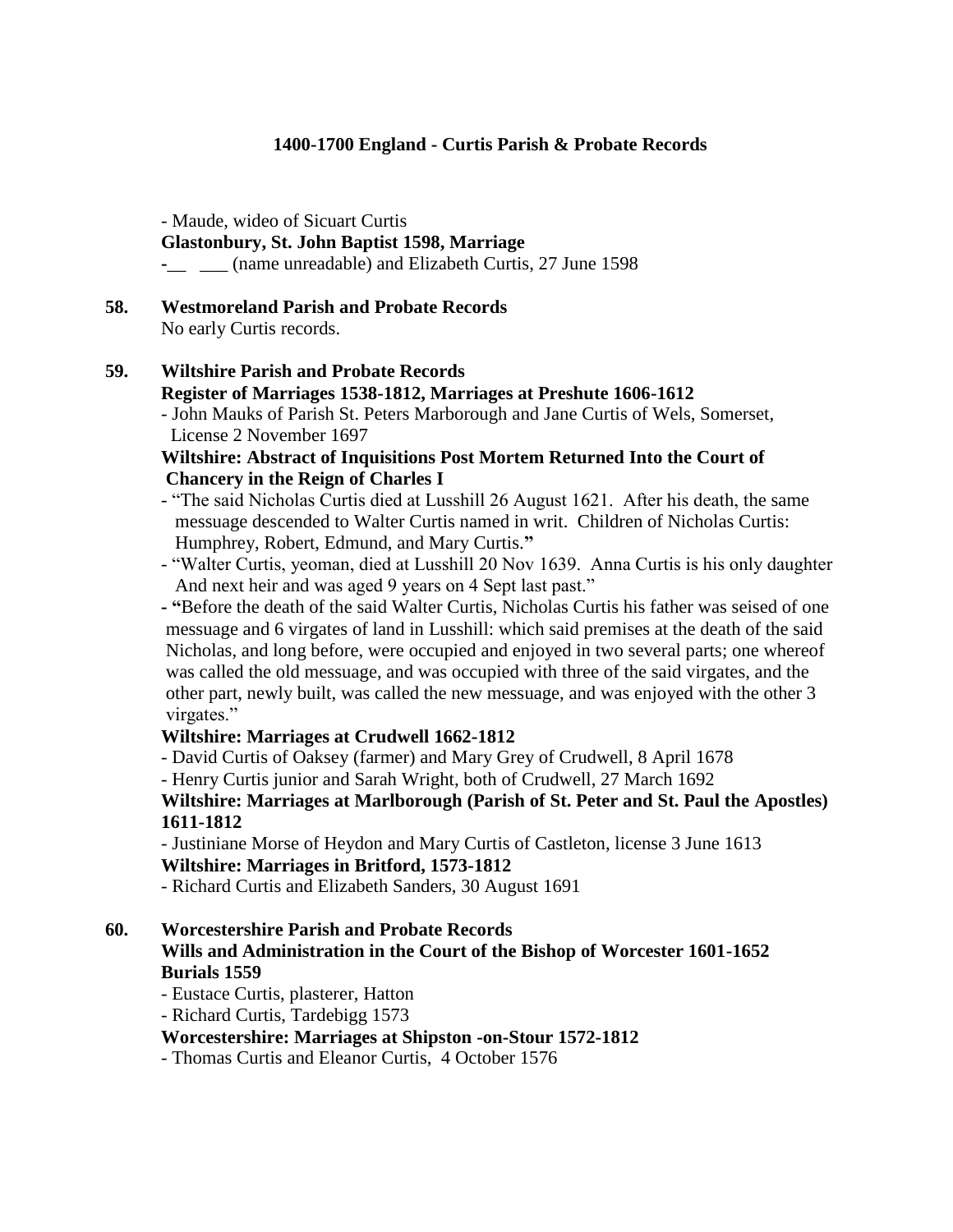#### **Worcester: Upton Snodsbury Parish Registers 1577-1837**

- **-** Margaret Curtis, buried 14 August 1630
- **-** Ann Curtis 26 Sept 1608, daughter of John and Margaret Curtis
- Eleonor Curtis 26 Sept 1608, daughter of John and Margaret Curtis
- John Curtis, buried 28 October 1642

# **61. Yorkshire Parish and Probate Records Addington Parish Records 1612-1812** - Lawrence Curtis of Menston and Mary Wardman of Addington 21 April 1681 **Calverley Parish Registers 1574-1649, Marriages** - Edward Atkinson and Elizabeth Curtis, license 5 March 1640 **Cantley Parish Records 1539-1812** - John Rushforth of Bawtrey and Alice Curtis Besacar, marriage 29 April 1680 **Doncaster Registry of Marriage 1557-1784 -** Nicholas Curtis and Barbara Cooke, 25 November 1649 **-** Nicholas Curtis and Gertrude Tim, license 8 January 1670 - George Eckersley and Gertrude Curtis 1697 **Yorkshire: Drypool Parish Registers 1574-1812** - Mary Curtis, spinster, buried 25 March 1689 **Yorkshire: Ilkley Parish Register 1597-1812** - Maria dau. Rodulphi Curtis de Wheatley, bapt. 13 April 1623 - Maria dau. Rodulphi Curtis de Wheatley**,** buried 27 July 1623 - Jeneta dau. Rodulphi Curtis de Wheatley, bapt. 30 January 1624 **Yorkshire: Kildwick Parish Registers 1623-1678** - Maria Curtis dau.. Edmund and Maria bapt. - George Curtis son of Edmund and Maria bapt in Bradley **-** Thomas Curtis and Maria Batty, married 5 May 1687 **Yorkshire: Kirk Ella Parish Records 1558-1837** - Marmadecus Curtis, buried 6 February 1662 **Yorkshire: Otley Parish Registers 1672-1753** - Martha and Mary Curtis, daughters of John Curtis of Menston, bapt. 13 July 1693 - Alice, daughter of Widow Curtis of Menston, bapt 20 Dec 1696 - Margaret, daughter of John Curtis, bapt 23 January 1697 - Will, son of Law. Curtis, buried 10 August 1698 - Julia, wife of John Curtis, buried 22 February 1698-99. - Law. Curtis, 7 March 1698-99

- "A newe borne childe of Thomas Curtis, 21 April 1639."
- Isabell Curtiss, daughter of Peter Curtis was christened 12 April 1588

**Yorkshire: Rotherham Register of Marriages 1540-1798**

- John Curtis and Elizabeth Smith 6 November 1603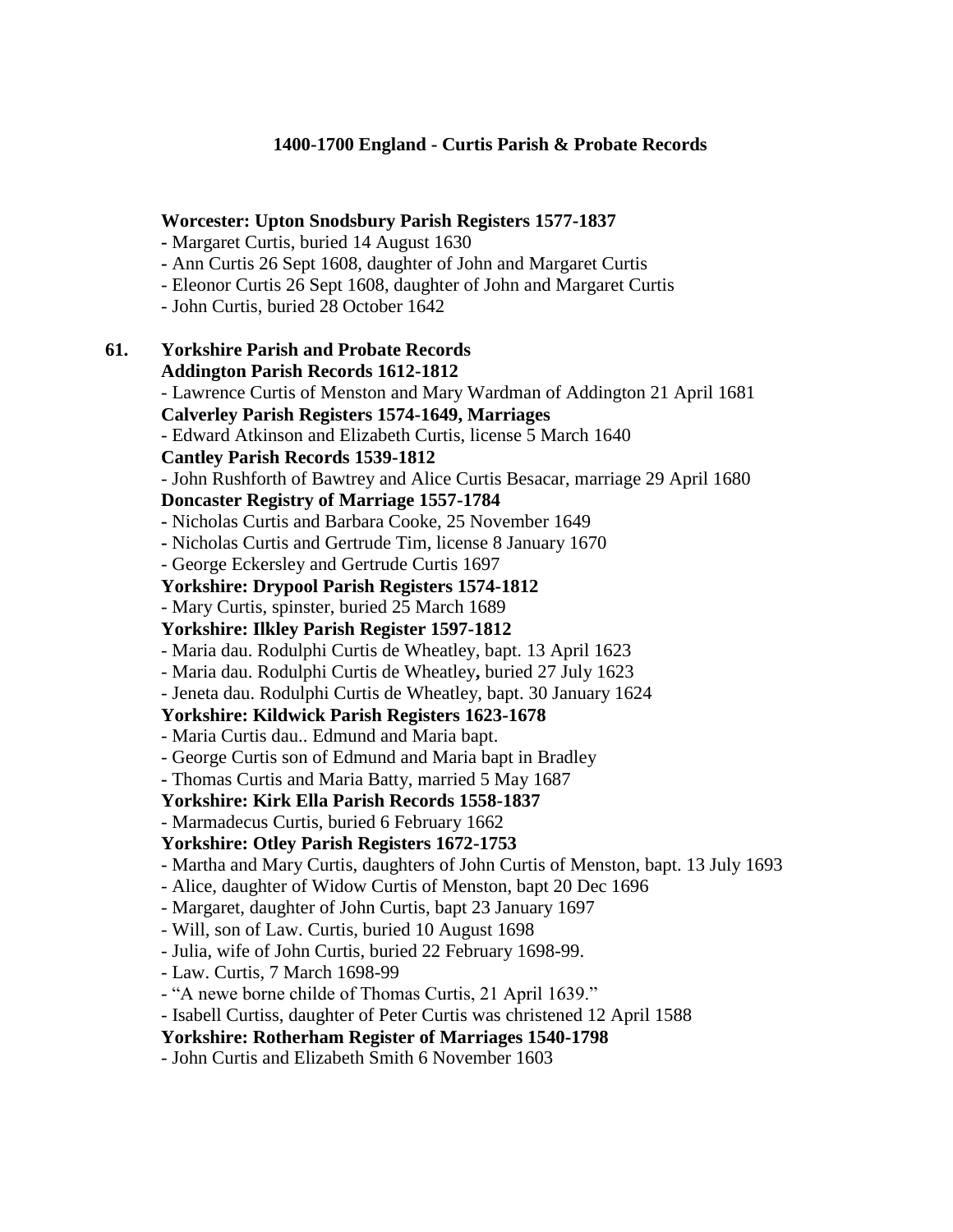# **Yorkshire: Sheffield Register of Burials (1560-1653), Baptisms and Marriages (1634-1653)**

- Francis, son of James Curtis, bapt 7 November 1650
- Francis, son of James Curtis, buried 1 August 1651

- "18 Jul 1652 Willm sonne of Willm Walker, Thom' sonne of Thomas Aldom, John sonne of John Trippett, Willm sonne of Willm Hartley, Tho' sonne of Richard Eaton, Margret daught' of Joseph Stacie, Anne daught' of James Savage, Anne daugh' of James Curtis. "

### **Yorkshire: Sheffield - Parish Registers, 1653-1686**

- Sara daughter of Nicho' Sheirtcliffe, James sonne of James Curtis & Ruth daugh' of George Barnesley, 22 Mar 1654
- James filius Jacobi Curtis was borne ye 14 Mar 1664
- Francis son of Jacob Curtis nat' , 21 Mar 1666
- Jacobus Curtis and Anna Hoole, married 06 Nov 1665
- James Curtis et Maria Roberts, married 10 Jun 1664
- Edv' Barlow et Judith' Curtis, married 29 Sep 1673
- Will'm' Harrison and Anna Curtis, married 18 Jan 1679
- James Curtis, Churchwarden

#### **Yorkshire: Sheffield - Registers of Baptisms and Marriages, 1560-1634**

- Hugo Bullus son of Francisci Bullus & Jana Curtis dau. Thome Curtis, married 25 Jul 1591

#### **Yorkshire: Sheffield - Registers of Burials, 1653-1686, Registers of Baptisms and Marriages, 1687-1703**

- An infant of Thomas Lee & James sonne of James Curtis, 05 Nov 1656
- Maria uxor Jacobi Curtis, 01 Apr 1665
- Elizab' dau. Joh'nis Woodhouse and Jacob Curtis, 22 Apr 1671
- Jacob son of Jacob Curtis, bapt, 31 May 1671
- Johannes Curtis, bapt 26 Dec 1683
- Jacob Curtis gen' , 03 Jan 1686 (prob burial)
- Will'us Swinoe et Anna Curtis, married 05 Jun 1687

#### **Yorkshire: Adel Parish Register 1606-1812, Marriages 1606-1655**

- Michaell Leadbeater and Jane Curtis, 25 October 1639
- Abraham Claughton and Margaret Curtis, 24 February 1640-41

#### **Yorkshire: Snaith Register of Burials 1536-1656**

**-** Issable Curtis of Snaith, buried 25 June 1584

#### **62. Registers of East Rounton and Weston 1593-1837 Register of The Church of All Saints, Weston, Burials 1676**

- Margaret, dau. Of John Curtis, buried 2 January 1676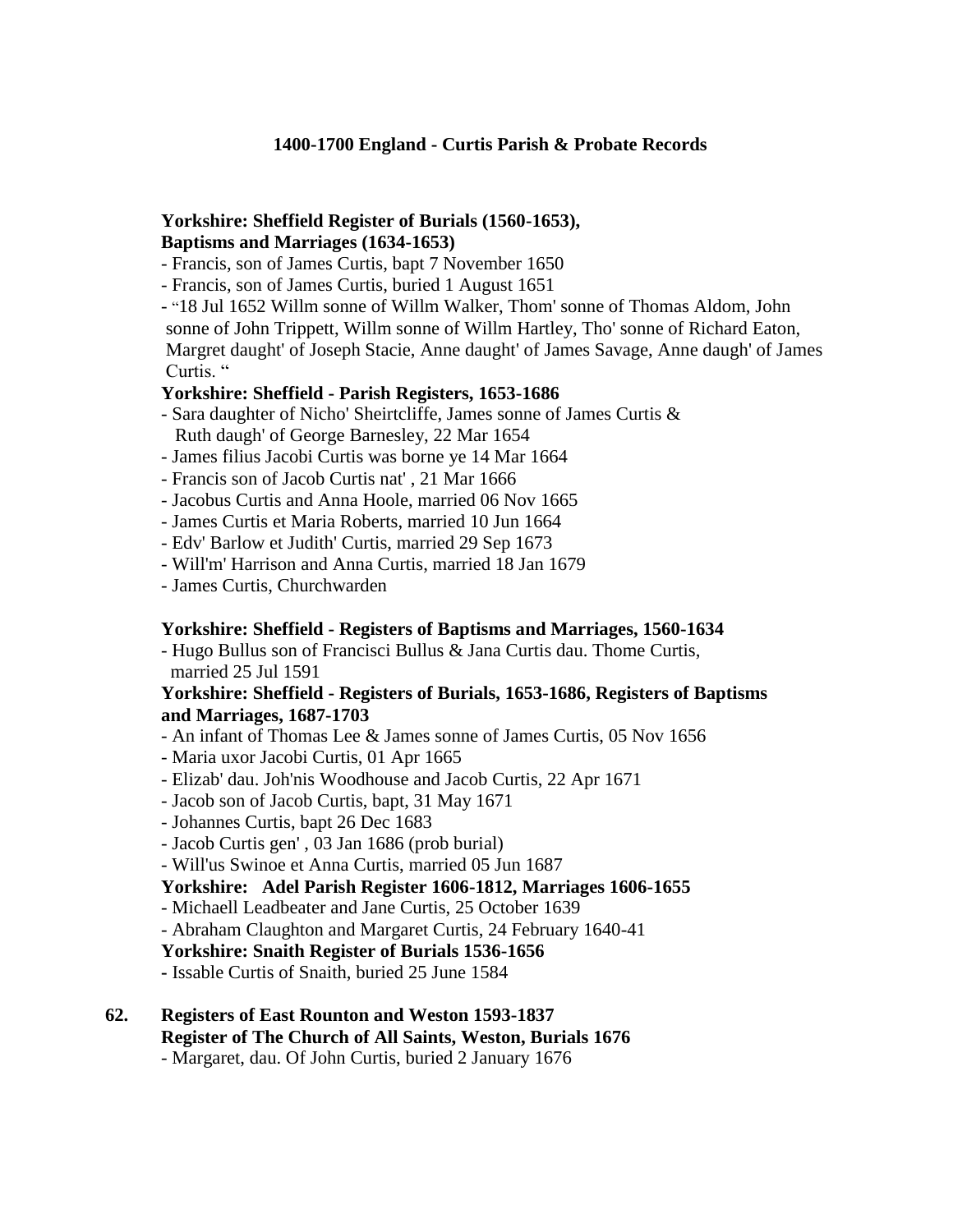- Margaret, wife of John Curtis, buried 6 January 1676
- Anthony Curtis, son of Thomas Curtis, bapt. 3 Aug 1686
- John, son of John Curtoise, bapt. 28 Sepember 1686
- **63. Register of Thornhill, Part 1, 1580-1745, Marriages** - John Osbon and Hannah Curtis, 21 April 1729
- **64. Register of Wath-Upon-Dearne, Burials 1598-1779** No Curtis records.
- **65. Bailiff's Minute Book or Dunwich, 1404-1430** No Curtis records.
- **66. Blythburgh Priory Cartulay** No Curtis records.
- **67. Boxworth Church Wardens Accounts 1530-1561** No Curtis records.

**68.**

| <b>Burke's Commoners of Great Britain and Ireland</b> |  |
|-------------------------------------------------------|--|
|                                                       |  |
|                                                       |  |
| Curtis                                                |  |

A Genealogical and Heraldic History of The Commoners of Great Britain And Ireland Enjoying Territorial Possessions or High Official Rank: But Uninvested With Heritable Honours. History of the Commoners of Great Britain and Ireland.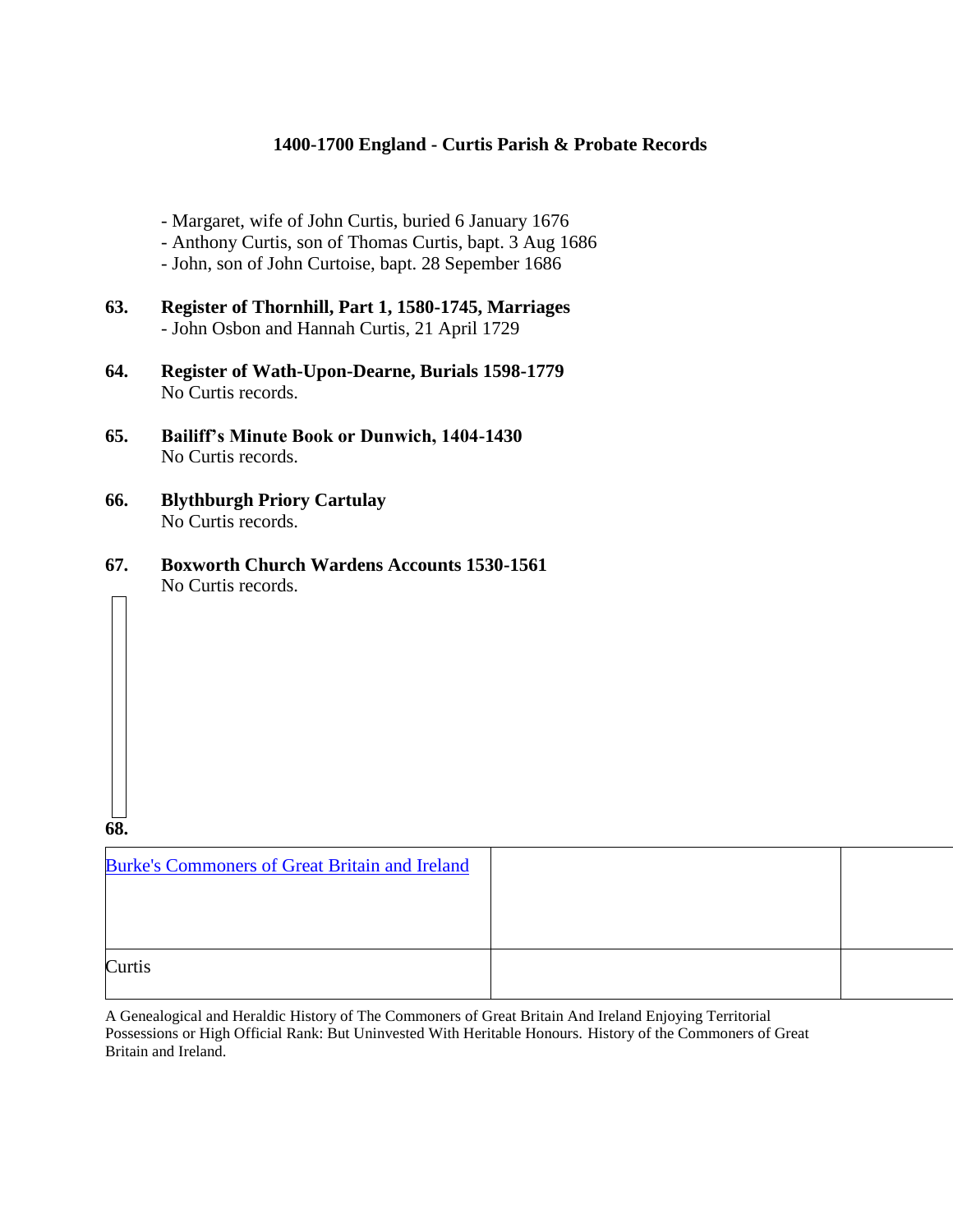#### **Lucas, of Hasland. Lineage**.

Thomas Lucas , esq. of Chesterfield and Hasland , a magistrate and deputy lientenant for the county of Derby , who wedded Elizabeth , daughter of John Burton , (This John Burton had, besides Mrs. Lucas , a son, Edward , and a daughter, Ann , who died without issue. He was elder brother of William Burton , of Royds Mill, near Sheffield , and descended from Richard Burton , of Chesterfield , grandson of William Burton , of Falde , (who died 5th Richard II.) and Mand his wife, sister and heir of Thomas Curtis, and great grandson of Nicholas Burton , and Agnes his wife, sister and heir of John Cursun , of Falde . The family of Burton was originally founded by James Burton , esquire of the body to Richard I.

A Genealogical and Heraldic History of The Commoners of Great Britain And Ireland Enjoying Territorial

Possessions or High Official Rank: But Uninvested With Heritable Honours. History of the Commoners of Great Britain and Ireland.

#### **Stapylton, of Myton.**

He m. secondly, Anne, dau. of William Curtis, esq. of Chiswick, Middlesex , and had. Bryan , m. Lucy , daughter of the Rev. A. Johnson , rector of South-Stoke , near Bath .

A Genealogical and Heraldic History of The Commoners of Great Britain And Ireland Enjoying Territorial Possessions or High Official Rank: But Uninvested With Heritable Honours. History of the Commoners of Great Britain and Ireland.

#### **Berkeley, of Cotheridge. Lineage**.

Mary , m. to Edward Wynne , esq. of Thornton Curtis, in Lincolnshire .

A Genealogical and Heraldic History of The Commoners of Great Britain And Ireland Enjoying Territorial Possessions or High Official Rank: But Uninvested With Heritable Honours. History of the Commoners of Great Britain and Ireland.

#### **Mitford, of Exbury. Family of Rebeley.**

Thomas Edwards Freeman , esq. who m. Mary, daughter of John Curtis, esq. of Butcombe , in Somersetshire, and had an only daughter, Elizabeth Freeman, m. to Sir Thomas Heathcote, bart.

but had no issue. At the decease of this lady in 1808 , the estates at Battsford passed, by will of Thomas Edwards Freeman , esq. to John , Lord Redesdale .

A Genealogical and Heraldic History of The Commoners of Great Britain And Ireland Enjoying Territorial Possessions or High Official Rank: But Uninvested With Heritable Honours. History of the Commoners of Great Britain and Ireland.

#### **Frank, of Campsal**.

Richard-Bacon , who m. Caroline , daughter of Dr. Curtis, and has issue.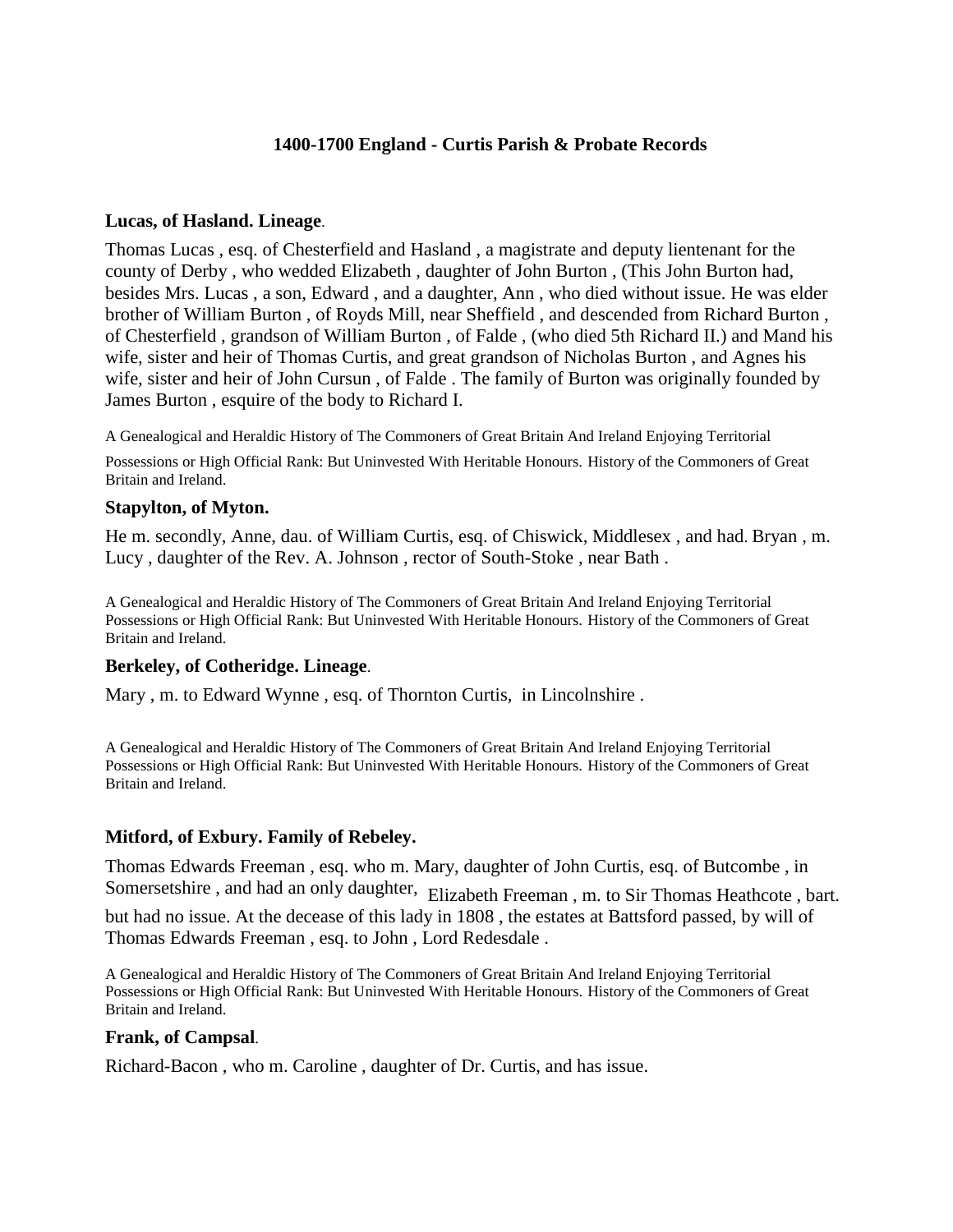A Genealogical and Heraldic History of The Commoners of Great Britain And Ireland Enjoying Territorial Possessions or High Official Rank: But Uninvested With Heritable Honours. History of the Commoners of Great Britain and Ireland.

#### **Seymour, of Castletown. Lineage.**

He wedded, secondly, Maria, daughter of the Rev. Roger Curtis, of Mount Hanover , in the county of Meath , but left no other issue.

A Genealogical and Heraldic History of The Commoners of Great Britain And Ireland Enjoying Territorial Possessions or High Official Rank: But Uninvested With Heritable Honours. History of the Commoners of Great Britain and Ireland.

#### **Harwood, of Hagbourn and Streatley. Lineage. II.**

Anne , m. George Curtis, esq. eldest son of Sir George Curtis, of Otterden-place, Kent , by Ann , daughter of Sir John Banks , knt. Lord Chief Justice of England , and left issue. (Their issue was an only daughter Anne , m. first, to Thomas Wheeler , esq. eldest son of Sir George Wheeler , D. D., prebendary of Durham , by Grace , daughter of Sir Thomas Higgons , of Hewel , near Odiam , by Bridget , sister of John Granville , Earl of Bath . Granville Wheeler , next brother of Thomas , m. Catherine , daughter of Theophilus , Earl of Huntingdon , and left issue. The above Ann , m. secondly, Humphrey Walcot, esq. of Sudbury, of the family of Walcot, of Walcot, Salop.)

A Genealogical and Heraldic History of The Commoners of Great Britain And Ireland Enjoying Territorial Possessions or High Official Rank: But Uninvested With Heritable Honours. History of the Commoners of Great Britain and Ireland.

#### **Bedingfeld, of Ditchingham. Lineage. V.**

Henry , who m. - Walsingham , and had a son, Edmund , who m. Anne, daughter of Henry Curtis of Huntingfield, in Suffolk , and four daughters; Philippa , m. to Thomas Darcy ; Catharine , m. first, to John Winter , and, secondly, to - Beauprè , of Outwell ; Elizabeth , m. first, to - Tibbenham , of Earsham , and, secondly, to Thomas Cod ; and Margaret , m. to Edward Thoresby, of Bocking , in Essex .

A Genealogical and Heraldic History of The Commoners of Great Britain And Ireland Enjoying Territorial Possessions or High Official Rank: But Uninvested With Heritable Honours. History of the Commoners of Great Britain and Ireland.

#### **Weare/Were, of Wellington and Poole. Lineage.**

Thomas Weare , (Thomas Were 's second brother was Peter Were , esq. of Sampford Arundel and Were's Cot , near Wellington , whose son Ellis was a partner in the firm of Curtis, Were , Robarts and Co. bankers in London . Ellis 's descendants are Thomas , of Were's Cot , and Sampford Arundel , who is married and has seven children, Robert , Peter , and Joseph .